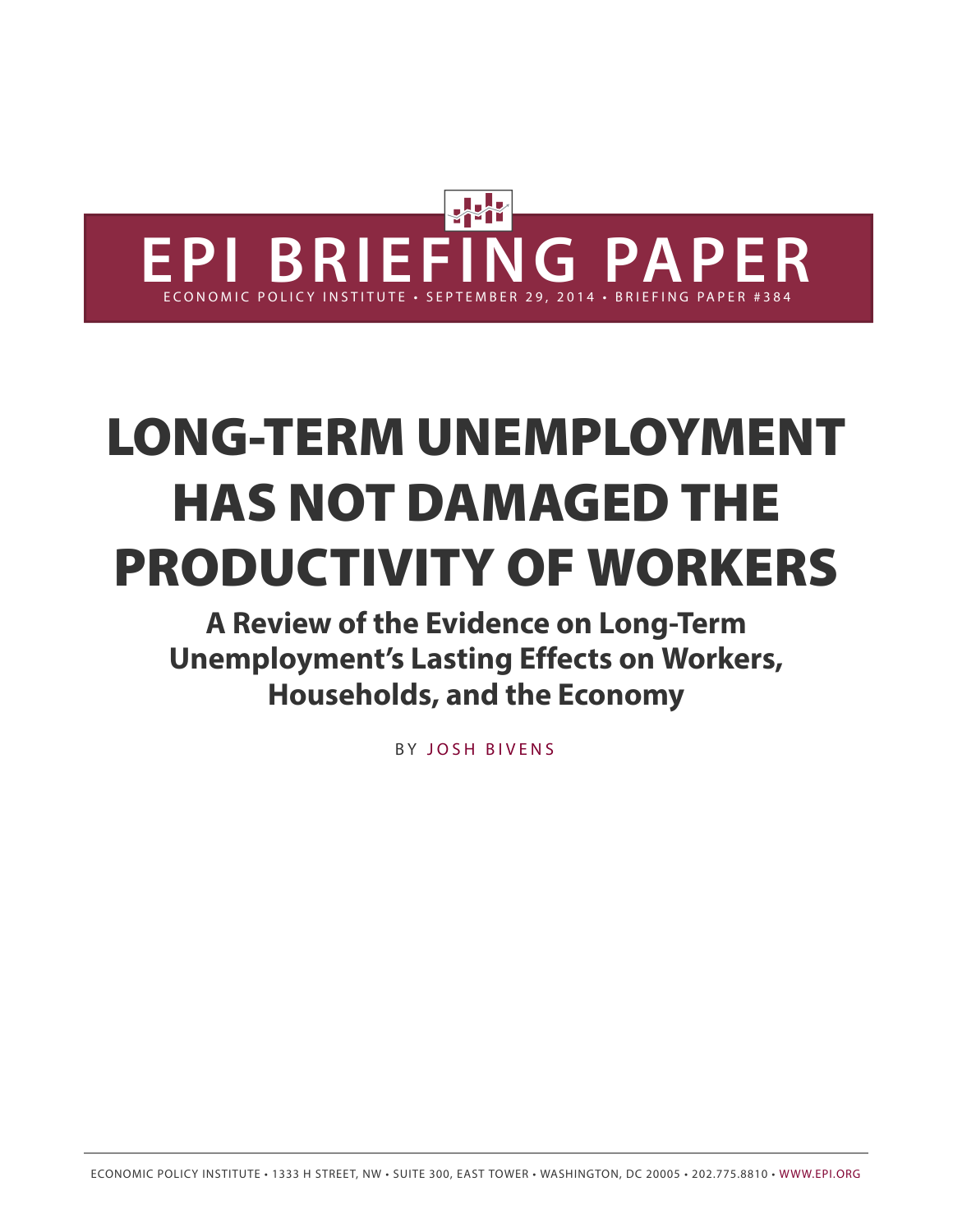## **Table of contents**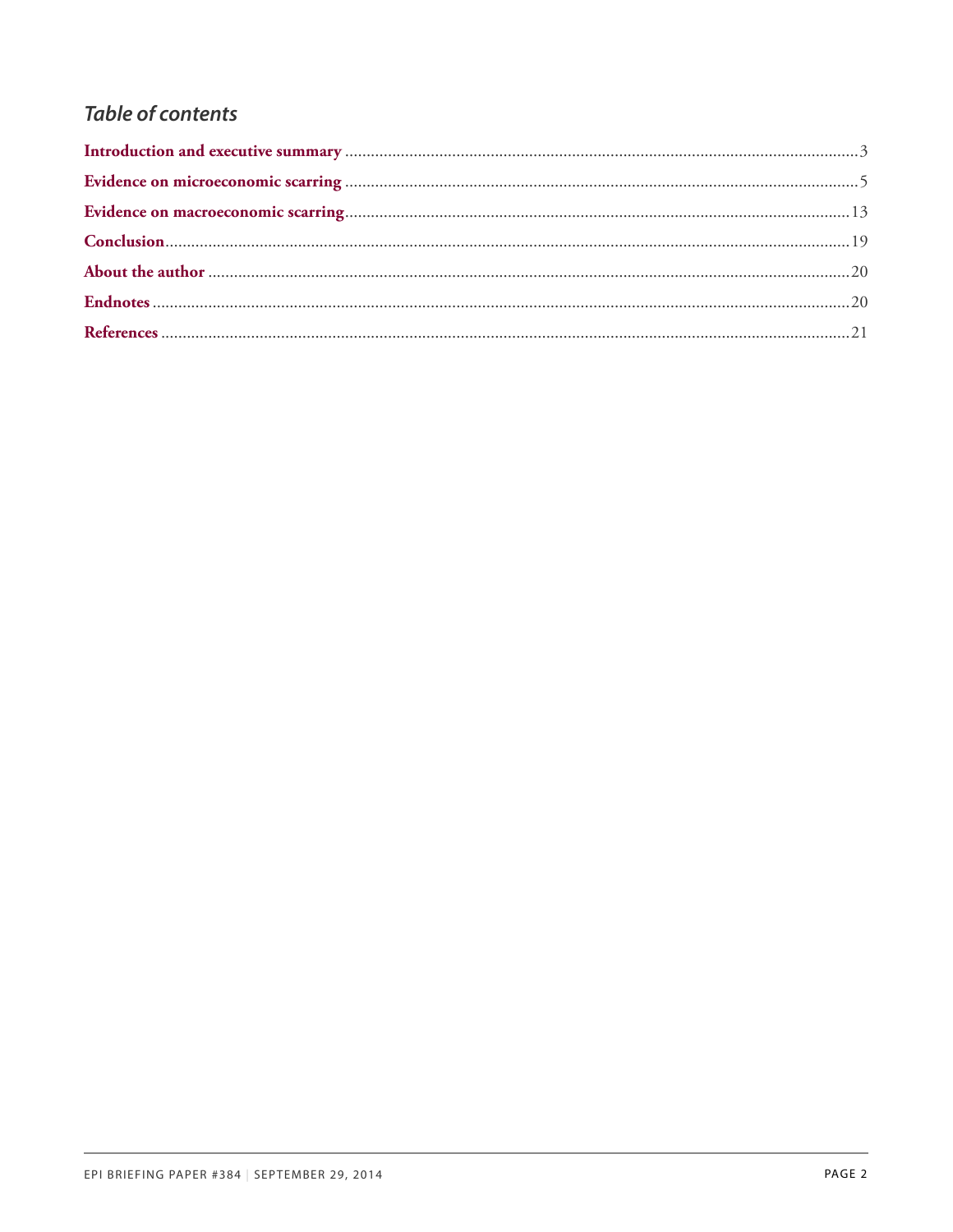## <span id="page-2-0"></span>**Introduction and executive summary**

Shown in Figure A, the share of workers who have been jobless for 27 weeks or more is elevated relative both to its historical rate and, until recently, to the short-term unemployment rate. This has justly raised concerns ince 2009, the U.S. economy has been characterized by an elevated long-term unemployment (LTU) rate. As shown in **Figure A,** the share of workers who have been jobless for 27 weeks or more is elevated relative both to its historical rate and, until recently, to the short-term unemployment rate. This has justly raised concerns leads to "scarring" effects.



**Note:** The long-term unemployment rate is the share of workers who have been jobless for 27 weeks or more. Shaded areas denote recessions.

**Source:** EPI analysis of the Current Population Survey public data series from the Bureau of Labor Statistics **ource:** EPI analysis of the Current Populat

ECONOMIC POLICY INSTITUTE

While this concern is oft-repeated, a workable definition of "scarring" has been hard to pin down. Because it is so crucial *1979/ 12/01* 5.4% 0.5% to interpreting our findings, this paper starts with our definitions of economic scarring. It then examines evidence on long-term unemployment and scarring. In particular, this paper looks at two separate categories of scarring: *microeco-01/01* 5.7% 0.5% *nomic* and *macroeconomic* scarring. And within each, it differentiates between scarring caused by any episode of involuntary unemployment, and scarring that is unique to episodes of elevated long-term unemployment. *1980/*

# *Microeconomic scarring 1980/*

*1980/*

We define *microeconomic* scarring stemming from any spell of job loss as the damage this episode inflicts on an individual's or household's future economic health *even after the spell of joblessness ends*. Therefore, if an episode of involuntary *04/01* 6.3% 0.6%

*11/01* 5.3% 0.5%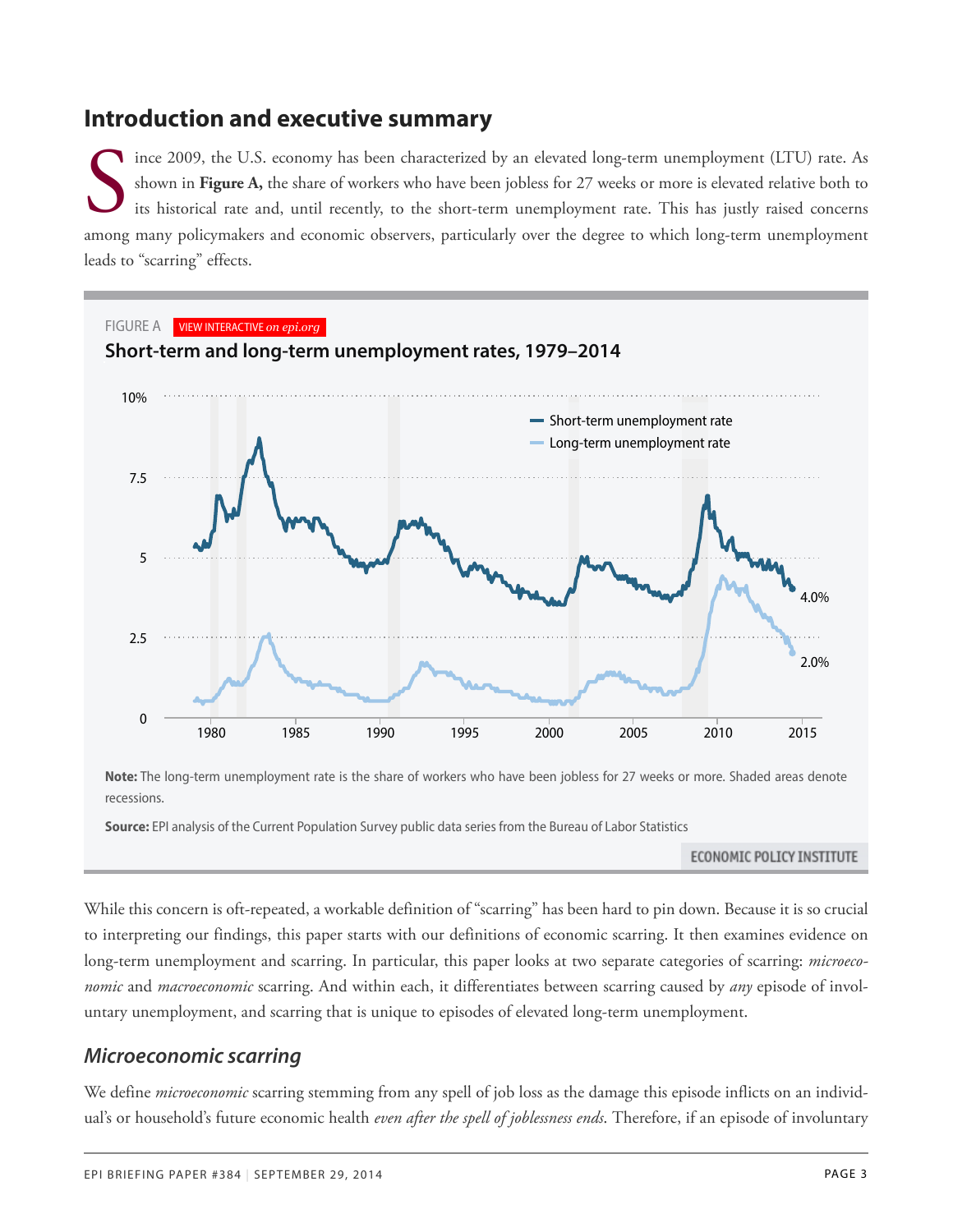job loss is associated with lower future earnings or other negative economic outcomes, and these adverse outcomes seem to persist *even after the initial spell of joblessness ends*, these outcomes are considered microeconomic scarring. This means we are *not* including the income declines that are contemporaneous with the jobless spell. It is trivial indeed to note that when people lose jobs, their income falls, and these income declines cause great economic distress. *Scarring,* however, implies something else: that capacity is diminished for an extended period of time even *after* the initial damage is healed (i.e., after the initial jobless spell has passed).

Because we are not including the damage inflicted by income declines that are contemporaneous with the jobless spell (this kind of damage is obviously correlated with the length of joblessness), it is *not* a foregone empirical conclusion that there is unique long-term damage to individuals and households stemming from a spell of LTU. This paper specifically addresses the question of whether or not the scars of long-term jobless spells are clearly worse than those of shorter jobless spells.

Finally, the paper highlights two channels through which a spell of LTU can scar workers. First, there could be a causal effect of extended LTU on workers' potential productivity, as skills depreciate or professional networks erode. Second, the spell could be used as a signal by employers looking to sort potential hires in the job queue. While it may be statistically rational for employers to use such a sorting device, the mere fact that they are doing so does not imply that we can make reliable inferences about LTU spells' causal impact on worker productivity. We label the scars left by these two channels as *productivity* scarring and *signal* scarring. These are quite important to distinguish, as they have very different policy implications.

This paper finds that regardless of duration, involuntary job loss leads to significant and *long-lasting* economic damage to individuals and their families. Specific findings on microeconomic scarring include:

- Excess unemployment during the Great Recession will likely lead to long-run wage losses just for displaced hightenure workers (those who had the same job for more than three years) totaling more than *\$1 trillion* over the next 20 years (or roughly \$50 billion annually).
- Research shows that workers who lose their job involuntarily experience worse health outcomes, and during severe economic downturns, these effects can lead to life expectancy reductions of 1 to 1.5 years.
- According to rigorous studies, involuntary job displacement affects displaced workers' children by reducing school achievement and even the adult earnings of the affected children.
- Despite the deep and obvious damage done by *any* spell of involuntary job loss, there is very little compelling evidence that the scarring effects are worse for longer spells.
- Apart from scarring effects, the primary *economic* damage that is larger for long spells of joblessness (i.e., those lasting more than six months) is the lower incomes that result from unemployment insurance benefits being cut off, which occurs roughly around six months in most states.
- There is growing evidence that employers' hiring decisions may discriminate against those unemployed for long durations. However, this does not necessarily imply a causal linkage between extended durations and reduced worker productivity.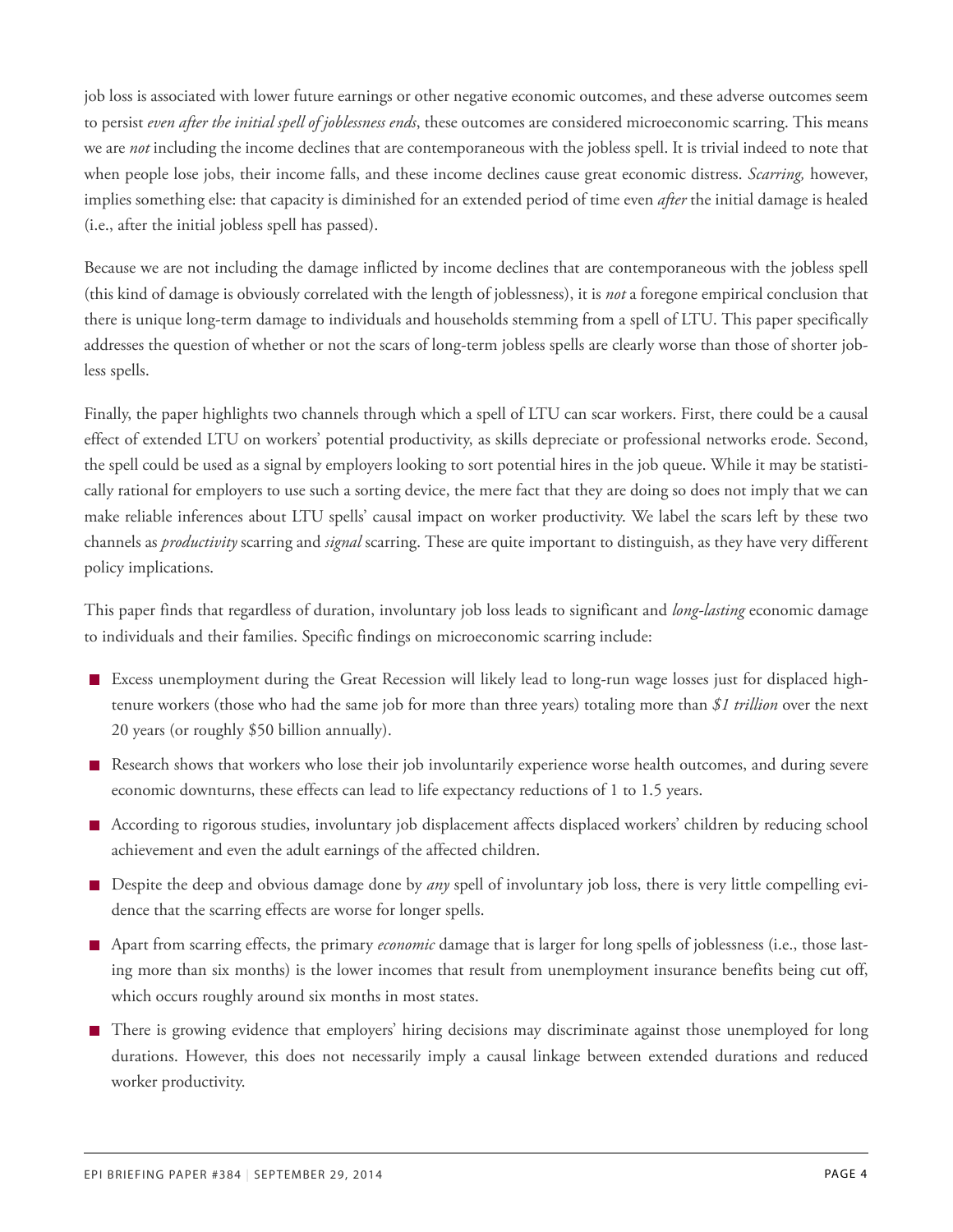In short, there is little in the microeconomic evidence to suggest that long-term unemployment somehow hardens into structural unemployment that is not amenable to addressing through macroeconomic measures to boost demand. As such, policies that will increase aggregate demand are the best way to alleviate long-term unemployment.

#### *Macroeconomic scarring*

We define *macroeconomic* scarring as the damage done to the economy's estimated long-term potential output that stems from periods of elevated unemployment. The criterion that the economy's long-term potential output declines is essentially equivalent to elevated unemployment leading to a rise in estimates of the *natural rate*, or the *non-accelerating inflation rate of unemployment* (NAIRU, henceforth). As before, we apply a more stringent criterion to scarring that is specific to LTU. Specifically, the damage must be greater when LTU is higher as a share of overall unemployment.

Finally, in regards to macroeconomic scarring, we also look for signs of *irreversibility* as a necessary criterion. That is, if extended periods of elevated unemployment (or LTU) lead to lower estimates of future potential output, this alone will not be enough to constitute a macroeconomic scar. Rather, we will also examine the evidence to see if this scarring effect can be sustainably reversed by an extended period of below-average unemployment (or LTU). If it can, we will then classify this as *reversible scarring*.

With respect to macroeconomic scarring, this paper finds:

- There is some compelling evidence—some of it quite recent—showing that elevated unemployment (which tends to be accompanied by longer-than-average spells of unemployment and higher LTU as a share of total unemployment) can lead to a reduction in the economy's estimated long-term growth potential.
- However, the damage done to potential output by an extended period of elevated unemployment and LTU tends to be reversed when the economy enters an extended period of abnormally *low* unemployment.
- The fact that the damage done by extended periods of elevated unemployment and LTU can be reversed means, in our view, that the evidence for macroeconomic scarring stemming from a period of elevated LTU is quite thin. Consequently, policies to reverse this damage should be a key priority.

# <span id="page-4-0"></span>**Evidence on microeconomic scarring**

The clearest finding from the literature on the scarring effects of unemployment is that the simple fact of an involuntary job loss causes significant economic damage, and that this damage lasts well past the end of the first jobless spell. Most strikingly, the fact of an involuntary job loss by a parent is associated with economic damage to the careers *of their children*. This evidence argues strongly that the cost of recessions is likely understated if measured simply in terms of foregone output.

However, what is much less clear is whether or not the scarring inflicted by involuntary displacement is worse for longer jobless spells. While a longer jobless spell is obviously associated with a larger cumulative income drop *during the spell*, it is not a foregone conclusion that longer bouts of unemployment result in more scarring—i.e., economic damage that persists *after* a given spell of joblessness is over. In fact, there is very little evidence that long jobless spells cause extra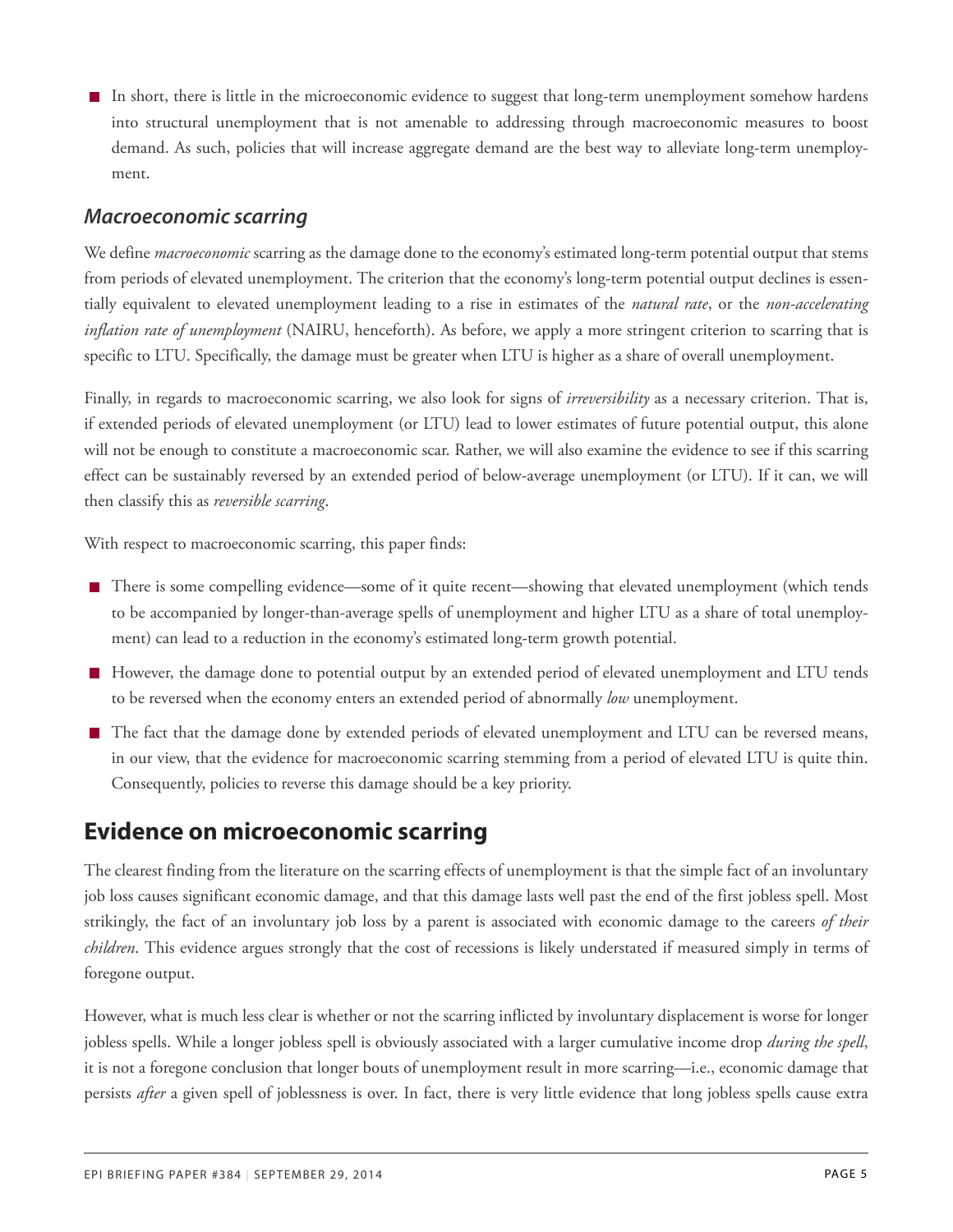scarring. Below we first survey the evidence on scarring inflicted by involuntary job loss of any duration, and then we note the (much thinner) evidence on whether longer jobless spells cause additional scarring.

## *Scarring from job loss of any kind*

This first section documents the extensive evidence showing that any involuntary job loss is associated with very high economic costs, including clear evidence that such involuntary job loss can leave deep economic scars that persist well after the jobless spells pass.

#### **Displacement and permanent wage losses**

The most compelling recent empirical work documenting the long-run wage implications of involuntary job displacement is by Davis and von Wachter (2011). Davis and von Wachter (2011) investigate the Great Recession to estimate the impact of permanent layoffs among high-tenure workers (those who had the same job for more than three years) and the associated cumulative earnings losses. Using Social Security records for U.S. workers between 1974 and 2008, they measure how much the present value of career earnings falls due to job displacement. Perhaps their most important finding is that the costs of job loss vary significantly depending upon the labor market conditions prevailing at the time of the layoff.

They find that when the unemployment rate is below 6 percent, men displaced from high-tenure jobs lose an average of 1.4 years of pre-displacement earnings. However, this number essentially doubles when the unemployment rate exceeds 8 percent. The results indicate that for the 20 years following displacement, the present value of earnings falls by roughly 11 to 19 percent, depending on labor market conditions prevailing at the time of displacement.

Their evidence indicates that the cost of job loss over the Great Recession has likely been staggering. For example, as shown in **Figure B**, just under 7 million adults were displaced from high-tenure jobs between January 2007 and December 2009, up from roughly half of that number during the much healthier labor markets that prevailed between 2005 and 2007. Additionally, because the displacements in the latter period occurred with aggregate unemployment at historically elevated rates, the cost per individual job loss was roughly twice as large.

**Figure C** further illustrates the Great Recession's impact on these high-tenure workers by showing, as a share of the overall labor force, the number of high-tenure workers who were displaced at any point in the three-year Displaced Worker Survey (DWS) sample period who remained unemployed as of the start of the next DWS sample period. This share jumped from 0.4 percent in 2008 to 1.6 percent in 2010.

<span id="page-5-0"></span>Davis and von Wachter (2011) estimate that the average pre-displacement salary for high-tenure men laid off during recessions was \$59,285 (expressed in 2013 dollars) between 1980 and 2003. If we take this estimate (which is quite conservative, given that annual earnings—particularly for high-tenure men—were likely higher before the Great Recession than their average between 1980 and 2003), we can use their parameters to estimate the long-run wage losses likely accruing to the excess unemployment generated by the Great Recession. To estimate this, we start with the number of high-tenure layoffs before the Great Recession (as shown in Figure B, these layoffs totaled about 3.6 million between 2005 and 2007). Using this baseline, we calculate the excess high-tenure layoffs over 2007–2009 and 2009–2011 using the data in Figure B.**[1](#page-19-2)** These excess layoffs stemming from the Great Recession total 3.3 million over 2007–2009 (6.9 million minus 3.6 million) and 2.5 million over 2009–2011 (6.1 million minus 3.6 million). Then we multiply these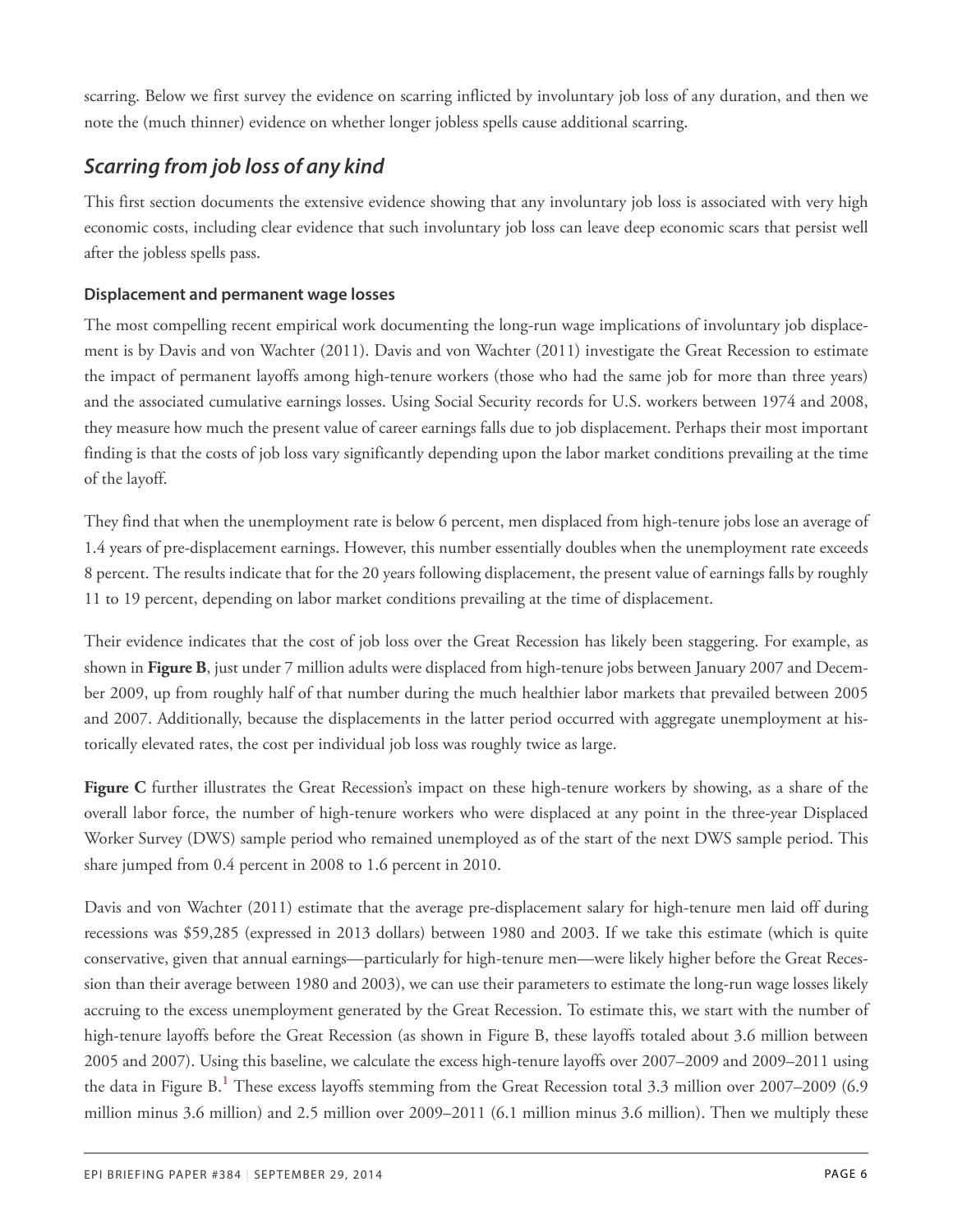

5.8 million excess layoffs (3.3 million plus 2.5 million) by three times the pre-displacement (average) earnings of this group (as previously noted, when the unemployment rate is over 8 percent, as it was during the Great Recession and its immediate aftermath, displaced high-tenure men lose roughly three years of earnings, on average). This yields the estimate that excess displacement and excess unemployment during the Great Recession will likely lead to long-run wage losses just for this group of high-tenure workers totaling more than *\$1 trillion* over the next 20 years (or roughly \$50 billion annually). In short, the scars left by the widespread involuntary loss of stable employment during recessions are quite deep.

#### **Displacement and mortality**

The effects of displacement go beyond simple labor market outcomes. Sullivan and von Wachter (2009) study the longrun effects of mass layoffs from the 1980s recession to examine the link between displacement and the health of displaced workers. They use earnings and employment data for tenured male workers in Pennsylvania between the 1970s and 1980s and subsequent death records between 1980 and 2006 to compare displaced workers' subsequent mortality rates to those of workers who didn't suffer job loss.

Following the methodology of Jacobson, LaLonde, and Sullivan (1993), Sullivan and von Wachter (2009) focus on workers with stable employment relationships; specifically, those who had the same principal employer for at least three years in the late 1970s. They argue that displacement is likely to be particularly unexpected and costly for this group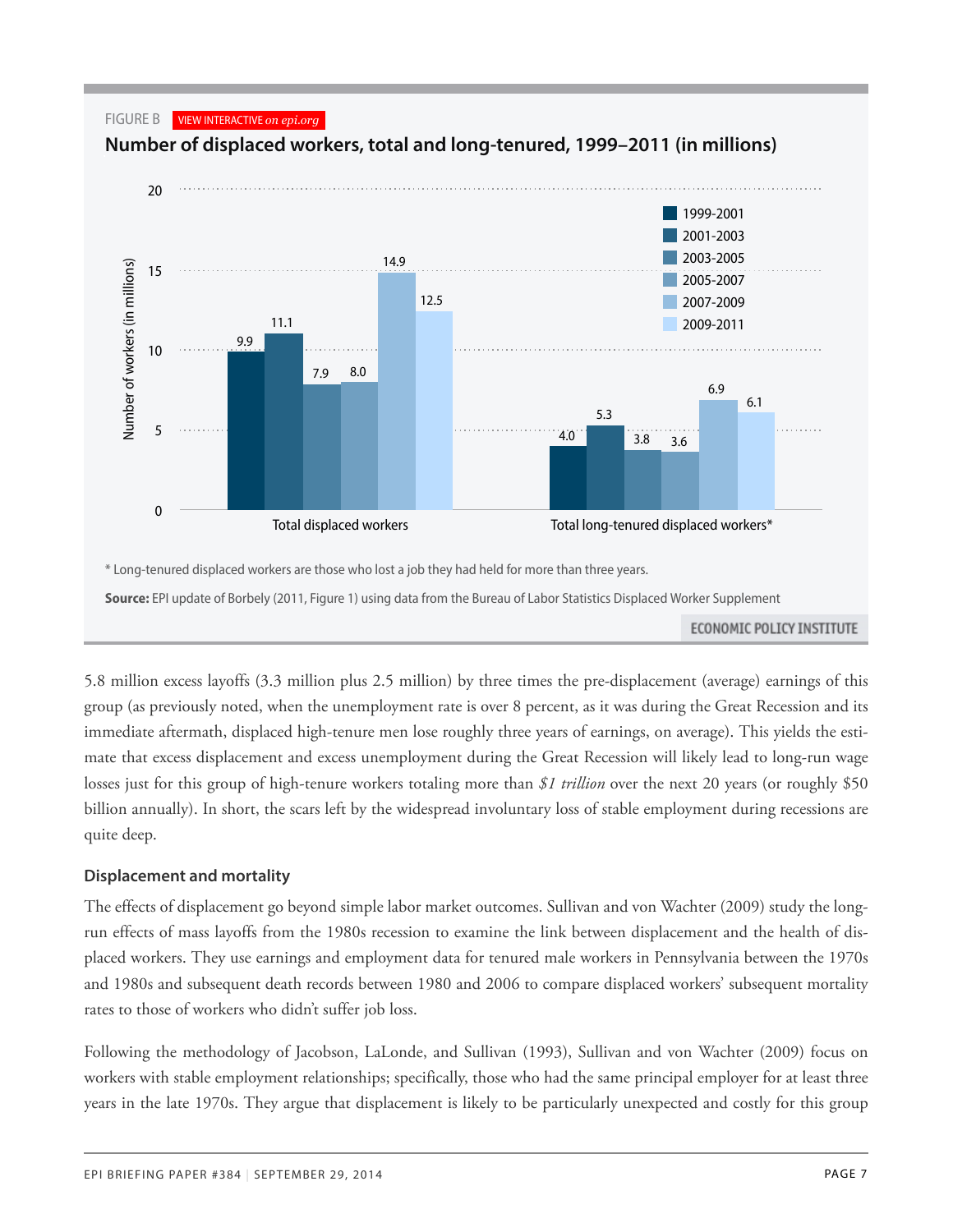



**Long-tenured displaced workers unemployment rate,\* 1984–2012**

**\*** The long-tenured displaced workers unemployment rate expresses, as a share of the overall labor force, the number of high-tenure *2008* 0.4% workers(thosewho held the same job for more than three years) displaced at any point in the three-year Displaced Worker Survey (DWS) *2010* 1.6% sample period who remained unemployed at the start of the next DWS sample period.<br>

**Source:** EPI replication of Borbely (2011, Figure 4) using unpublished data from the Bureau of Labor Statistics Displaced Worker Supplement

#### ECONOMIC POLICY INSTITUTE

of workers. They hypothesize that the health effects of layoffs flow through two channels: (1) acute stress associated with a drop in earnings and increased unemployment, industry mobility, and earnings instability, and (2) chronic stress of displaced workers who can only find employment with lower mean earnings and higher levels of job and earnings instability. Sullivan and von Wachter's (2009) results show a sharp increase in mortality in the short term immediately following job loss and a long-run increase in the probability of dying of 10–15 percent for the next 20 years. This increased probability of death translates into an average lifespan reduction of 1 to 1.5 years.

#### **Displacement and children**

Finally, the damaging effects of displacement even harm successive generations by scarring the children of displaced workers. To understand the long-term consequences of unexpected job loss for future mobility, Oreopoulos, Page, and Stevens (2008) examine the effect of firm closings on the outcomes of the next generation. They also follow the methodology of Jacobson, LaLonde, and Sullivan (1993) to identify the impact of an exogenous employment shock (in this case, a firm closing).

The authors construct groups of men whose fathers had the same levels of permanent income and worked in similar types of firms prior to the 1980s recession, and then use the sons whose fathers were displaced as the "treatment" group.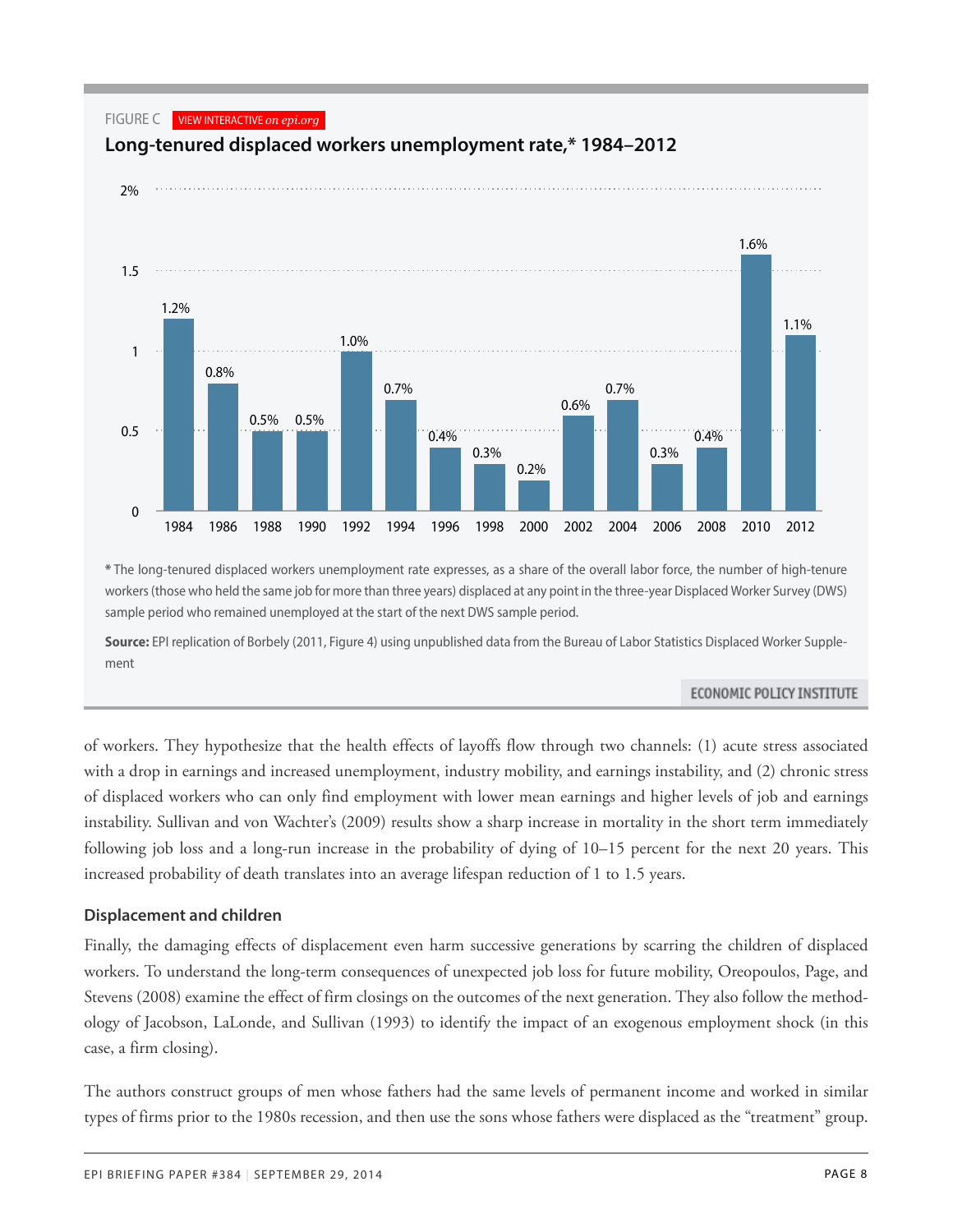The authors find that on average, sons whose fathers were displaced made 9 percent less than similar men whose fathers were not displaced. Children of displaced fathers in the bottom quarter of the income distribution were hit particularly hard, making 13 percent less than the control group. The authors note that while it's clear that job loss leads to large, long-lasting reductions in a family's income, job loss affects families through other nonfinancial channels as well (such as stress) that can further affect children's long-run outcomes.

Stevens and Schaller (2009) study the relationship between parental job loss and children's academic achievement to examine if parental job loss has a short-run effect on children. The authors utilize data from the Survey of Income and Program Participation between 1996 and 2006 to examine the effect of parents' involuntary job loss on their children's grade retention. The authors find that an involuntary parental job loss leads, on average, to a significant increase in the probability a child repeats a grade in school. The probability rises by 0.8 percentage points a year, or by roughly 15 percent. The authors note that effects are larger for families in which parents are at the lower end of the education spectrum, suggesting that certain families are disproportionately likely to experience intergenerational effects from job loss. Children whose involuntarily unemployed parents have completed college have a 3 percent probability of repeating a grade; this likelihood increases by roughly 1 percentage point for children whose involuntarily unemployed parents have a high school education or less. The authors postulate that these short-run difficulties may contribute to the previously discussed finding that parental job loss can reduce a child's future earnings.

**Figure D** presents the share of children living in households with at least one unemployed parent, as well as the share of children living in households with at least one long-term unemployed parent. It's easy to see the impact of the Great Recession and slow recovery in this figure, as these measures largely track the trajectory of the headline unemployment rate, albeit at a higher level. For example, the overall unemployment rate (not shown in the figure) peaked at 10.0 percent in the third quarter of 2009, while the share of children living in unemployment-affected households peaked at 10.7 percent. Further, while the overall unemployment rate has come down by 3.9 percentage points since that peak as of June 2014, the share of children living in unemployment-affected households has declined a bit less than 3 percentage points. In short, children will continue to be scarred by their parents' jobless spells.

## *Long-term unemployment and scarring*

Despite the clear evidence that involuntary job loss of any duration leaves economic scars on households and workers, the evidence that these scars are worsened by longer-lasting jobless spells is actually quite thin. The primary evidence for longer jobless spells having worse scarring effects on potential workers is that the odds of reemployment decrease the longer a worker has been unemployed. However, this is very indirect evidence. Much of any statistical signatures of scarring may actually reflect employer behavior or selection effects (i.e., the fact that long-term unemployed workers may be inherently different from short-term unemployed workers) rather than damage done to workers' potential productivity by extended unemployment spells.

#### **Are scarring effects on personal well-being worse for longer jobless spells?**

The literature on personal well-being and unemployment is unambiguous: Any spell of unemployment has tremendously destructive effects on happiness and personal well-being. Clark and Oswald (2002), for example, in a panel study of individuals' life events, find that a spell of unemployment is exceeded only by widowhood as an event associated with falling happiness. Additionally, most studies show an independent effect of declining income in reducing happiness and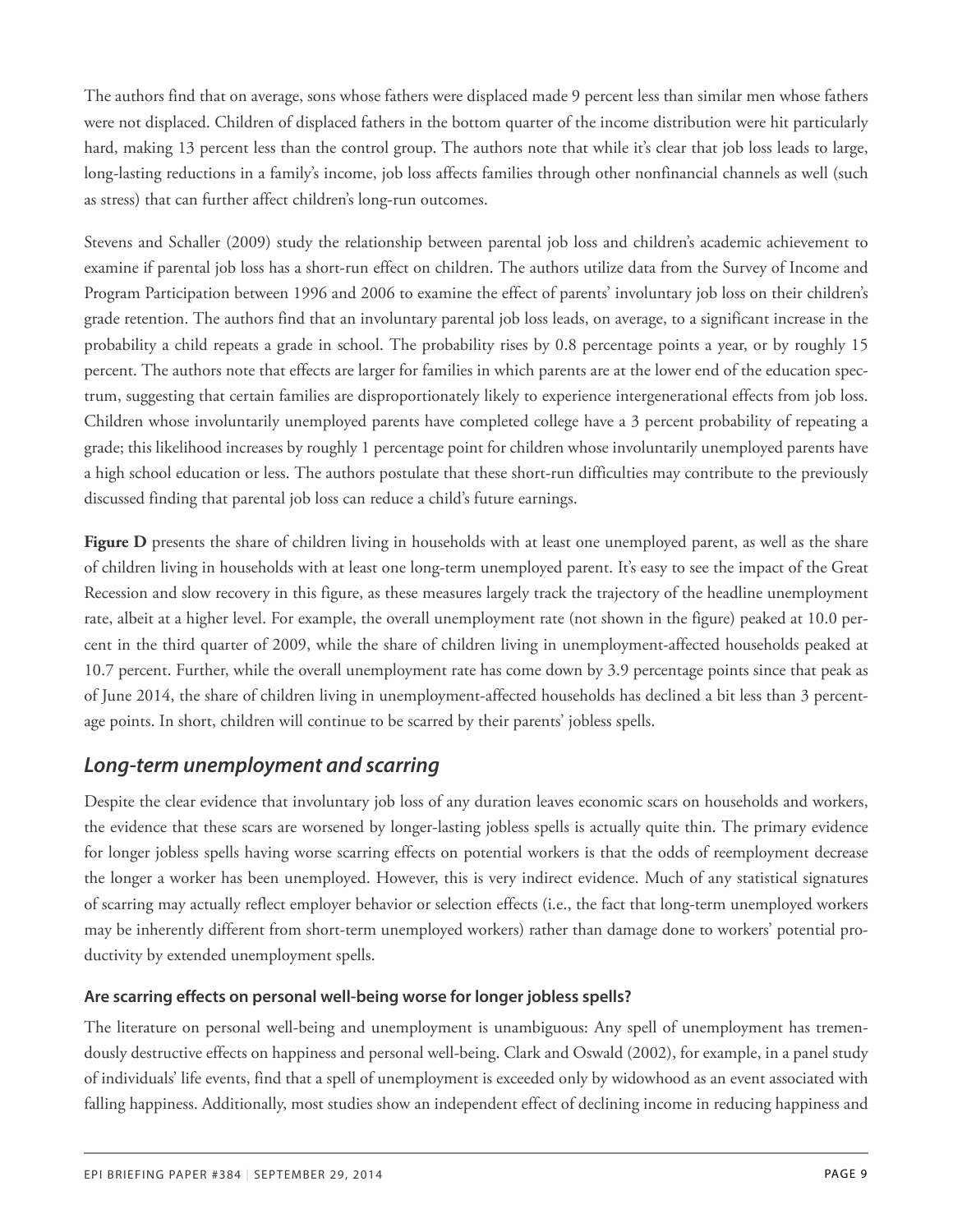#### FIGURE D VIEW INTERACTIVE *on epi.org*



**Share of children with at least one unemployed or long-term unemployed**

personal well-being. Because longer durations of unemployment reduce income by more than shorter durations, this *2013* 7.8% 2.9% income effect will be exacerbated by longer spells of unemployment.

Somewhat surprisingly, however, independent of this income effect, unemployment's scarring effects on personal wellbeing do not seem to rise with unemployment duration. Winkelmann and Winkelmann (1998), for example, find no significant statistical correlation between reported life satisfaction and unemployment duration. Clark, Georgellis, and Sanfey (2001) actually find that unemployment's negative psychological impact is lower for those who have experienced longer durations of unemployment. Clark (2006) finds, "Overall, the panel results show that unemployment has a strong, well-defined negative effect on life-satisfaction, and that the size of this negative effect is mostly independent of length of the unemployment spell."

In an earlier survey of the research literature on unemployment duration and personal well-being, Machin and Manning (1999) came to largely the same conclusion:

All of this suggests (unsurprisingly) that unemployment is damaging for those who experience it. What is much less clear is the relationship between unemployment duration and indicators of personal well-being. **What this suggests is that there is a large depressing effect when workers first become unemployed but not much may happen after that** [emphasis added].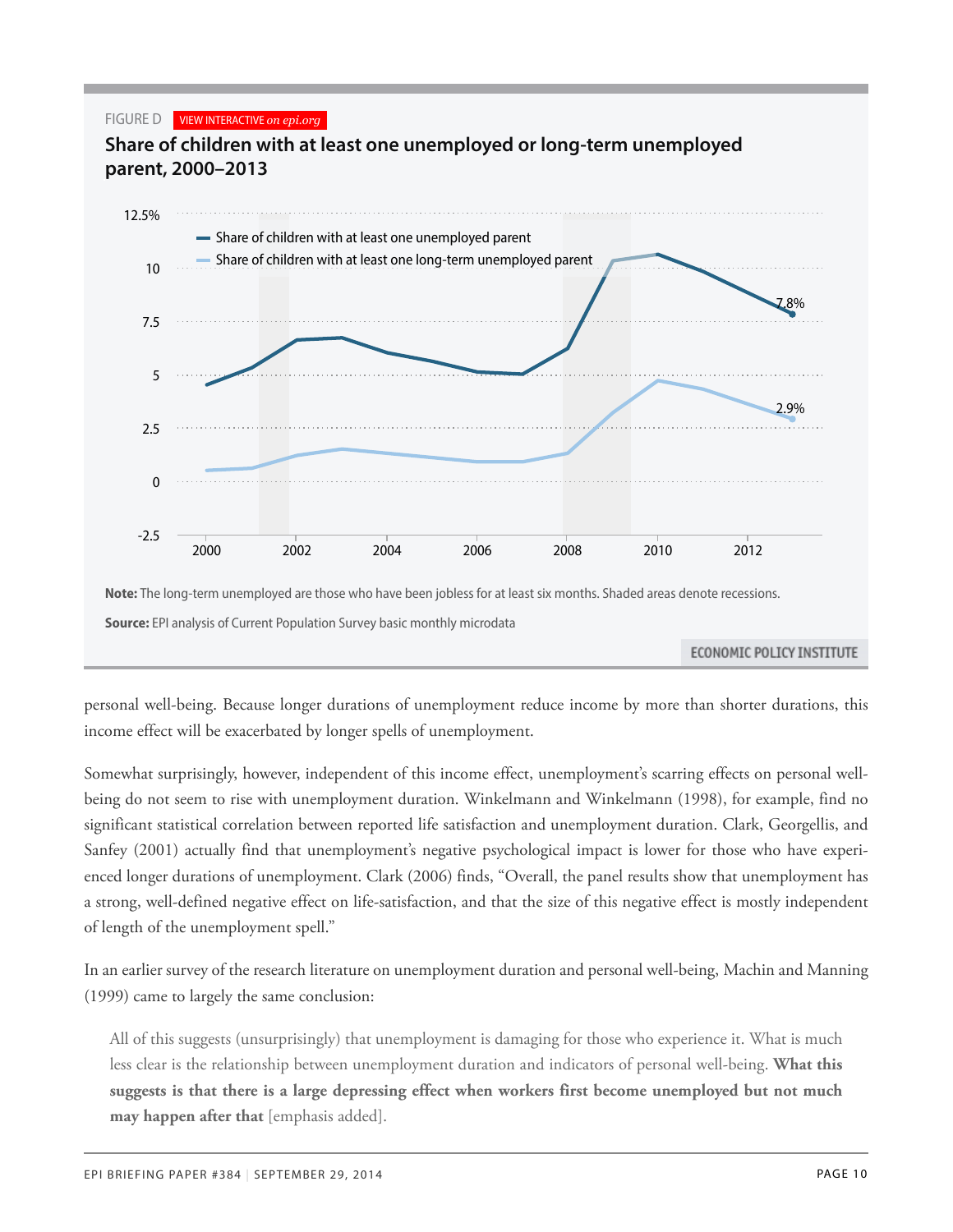FIGURE E VIEW INTERACTIVE *on epi.org*





There are, of course, some caveats that should be noted about these results. First, they focus overwhelmingly on European data. Data regarding personal happiness and life satisfaction seem to be better-developed in Europe than in the United States. Further, long-term unemployment has to date been a much more pronounced phenomenon in Western European countries than in the United States. The applicability of these findings to American workers is not guaranteed, of course. Second, one possible explanation for the non-relationship between unemployment duration and personal happiness is that those people most negatively impacted by a spell of unemployment have greater motivation to become reemployed.**[2](#page-19-3)**

<span id="page-10-0"></span>However, it remains the case that the research literature does not demonstrate that longer spells of unemployment leave deeper scars. Again, the real damage seems to be front-loaded, with any spell of unemployment inflicting great damage to personal well-being, but this damage is relatively constant over time.

#### **Are reemployment probabilities scarred by long-term unemployment?**

Perhaps the most common evidence cited for the proposition that long-term unemployment causes identifiably worse microeconomic scarring is the fact that reemployment probabilities decrease as the duration of unemployment increases. Figure E shows the probability of reemployment by weeks of unemployment.

This clearly shows that reemployment probabilities are lower for workers who have been unemployed for over six months than for those unemployed for less than six months, suggesting some link between long-term unemployment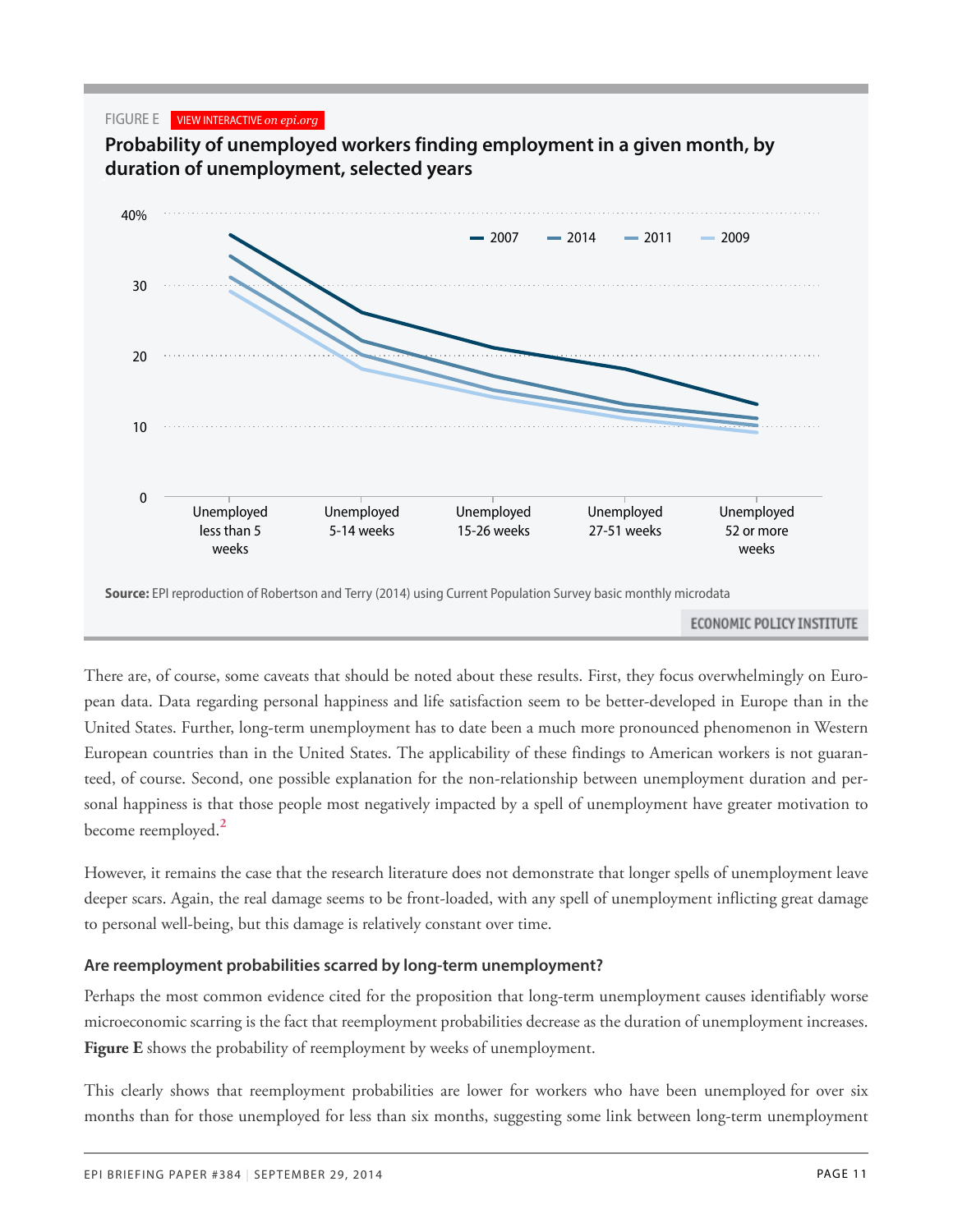and damage to reemployment prospects. However, there are a number of important things to note about this relationship.

First, the *causality* of this relationship is unclear. Too often the causality is viewed as running from a long duration of unemployment to reduced productivity that leads unemployed workers to become less attractive to employers. But it could well be the case that the causation runs in the opposite direction: *from* characteristics that lead workers to be less attractive to employers *to* a longer duration of unemployment. Second, after six months, there is very little relationship between unemployment duration and the probability of reemployment. This weak relationship is a bit puzzling if one expects a causal effect running from long duration of unemployment to damaged potential productivity that harms reemployment prospects. If the causality does indeed run in this direction, we would expect a sharper decline in reemployment prospects after six months.

This fact that reemployment probabilities fall from months one to six but remain relatively steady thereafter suggests a non-linear relationship between duration and job-finding probabilities. A number of studies have suggested one possible reason for this discontinuity: Employers use the fact of an unemployment spell longer than six months as a filter for job applicants. A set of recent papers suggests this is the mechanism through which long-term unemployment results in additional microeconomic scarring.

Ghayad (2013) uses a résumé audit study to examine the tipping point at which employers become substantially less forgiving of longer non-employment spells. Ghayad sent résumés across different regions of the United States between August and December 2012. Résumés were constructed using a résumé generator to randomize work histories and other characteristics. The generator is designed such that when randomly combined, every part of the résumé can become a control. Résumés were then sent to each metropolitan statistical area (MSA) in response to job postings from finance, wholesale and retail trade, professional, and business services industries for administrative, sales, and professional occupations.

The responses indicate that applicants with long non-employment spells are less likely to be invited for job interviews, with a particularly sharp dropoff in average interview requests after six months of non-employment. This is true even in a situation in which one applicant is being compared with another applicant whose résumé is inferior in every dimension except for having a shorter non-employment spell. Ghayad (2013) estimates that applicants with one month of non-employment need to send about 10 résumés, on average, to get an interview, while applicants with seven months of non-employment need to send an average of 35 résumés to get an interview.

Kroft, Lange, and Notowidigdo (2013) undertake a similar research design. The authors also use a large-scale résumé audit study in which they submit fake résumés to real job postings in 100 of the largest MSAs in the country and track the number of callbacks for each submission. Employment status and length of current unemployment status are randomized for each résumé. The results show that the average callback rate declines steeply during the first eight months of unemployment before stabilizing. At the eighth month, callbacks are about 45 percent lower than at one month (falling from 7 percent to 4 percent). The authors find that duration dependence is stronger when labor markets are tight, meaning that the long-term unemployed are relatively more disadvantaged during times of low unemployment. These results are broadly consistent with the hypothesis that employers view the length of unemployment as a signal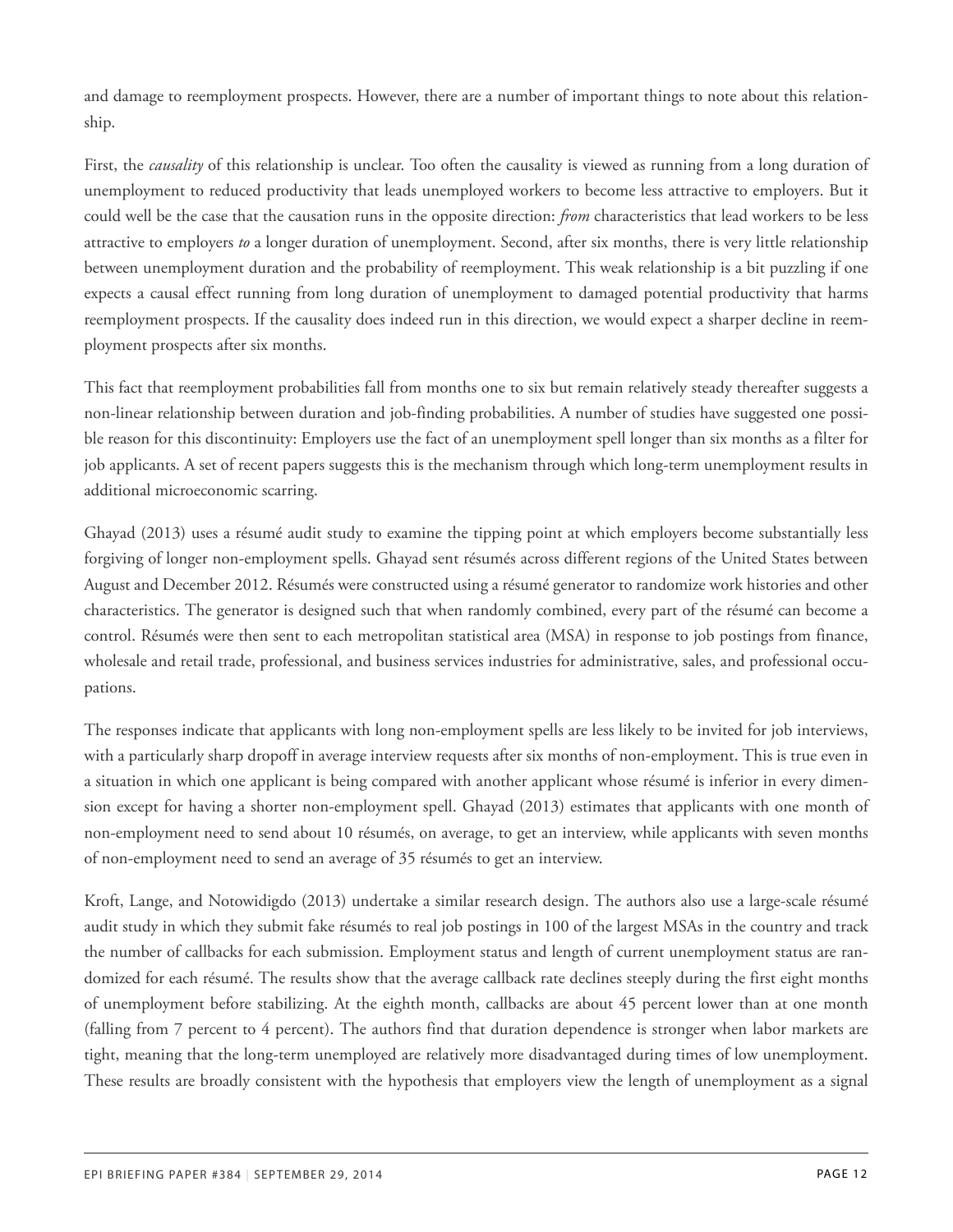of unobserved productivity, a signal that's weaker during periods when the labor market is weak. In such times, even clearly productive workers can suffer a long spell of joblessness simply due to macroeconomic dysfunction.

This employer sorting based on long durations of unemployment is obviously bad for the long-term unemployed. However, it again does not suggest that long spells of unemployment make potential workers less employable by inflicting damage on their productivity. Instead, these workers' employment prospects are harmed by the signaling mechanism. Further, in an economy where employment growth is constrained by a lack of aggregate demand (as is currently the case in the U.S. economy), then this employer sorting strategy is irrelevant to the pace at which overall unemployment is reduced. Instead, it just allocates the new hires according to unemployment duration. But if the pace of overall employment growth were to appreciably pick up, there is little reason to doubt that long-term unemployment would fall rapidly (this point is made forcefully in Elsby et al. 2011).

Finally, it is worth noting that a one-month job-finding rate of 13–15 percent for those unemployed six months or more (meaning that 13–15 percent of these individuals find jobs within one month), as shown in Figure E, implies that *most* of the long-term unemployed will find a job within six months to a year. This is obviously not to minimize the distress felt by the long-term unemployed, but it does provide some comfort to those worried that a spell of long-term unemployment is a near–death sentence for their future employment prospects.

## *Conclusions on microeconomic scarring*

There is clear evidence that involuntary job loss inflicts deep scars on individuals' economic prospects even after the spell of joblessness ends. This should certainly be added in to the cost of recessions and sub–full employment. What is much less clear, however, is if there is a causal effect running from a long duration of joblessness to reduced worker productivity that will lead to deeper scars for the long-term unemployed after their jobless spell is over. There is, however, some evidence of signal scarring. In other words, when overall employment growth is demand-led, the allocation of jobs in the employment queue may disproportionately favor the shorter-term unemployed because employers use long-term unemployment as a signal about the attractiveness of potential hires. But again, there is nothing in that finding that suggests a causal link that runs from long unemployment durations to damage inflicted on workers' potential productivity.

This is one of the rare encouraging findings in the research regarding long-term unemployment, and provides another reason to upgrade the importance of boosting aggregate demand quickly in response to demand-led downturns: There is little in the microeconomic evidence to suggest that long-term unemployment somehow hardens into structural unemployment that is not amenable to addressing through macroeconomic measures to boost demand. The next section directly assesses the *macroeconomic* evidence to see if this basic finding holds.

# <span id="page-12-0"></span>**Evidence on macroeconomic scarring**

There is growing evidence that periods of extended elevated unemployment can impact estimates of the economy's potential output. Generally, this effect is thought to run through an increase in the economy's NAIRU, as well as through reductions in capital investment during periods of slack demand. For example, if a period of extended high unemployment left many potential workers with degraded skills or social networks, this could raise the NAIRU and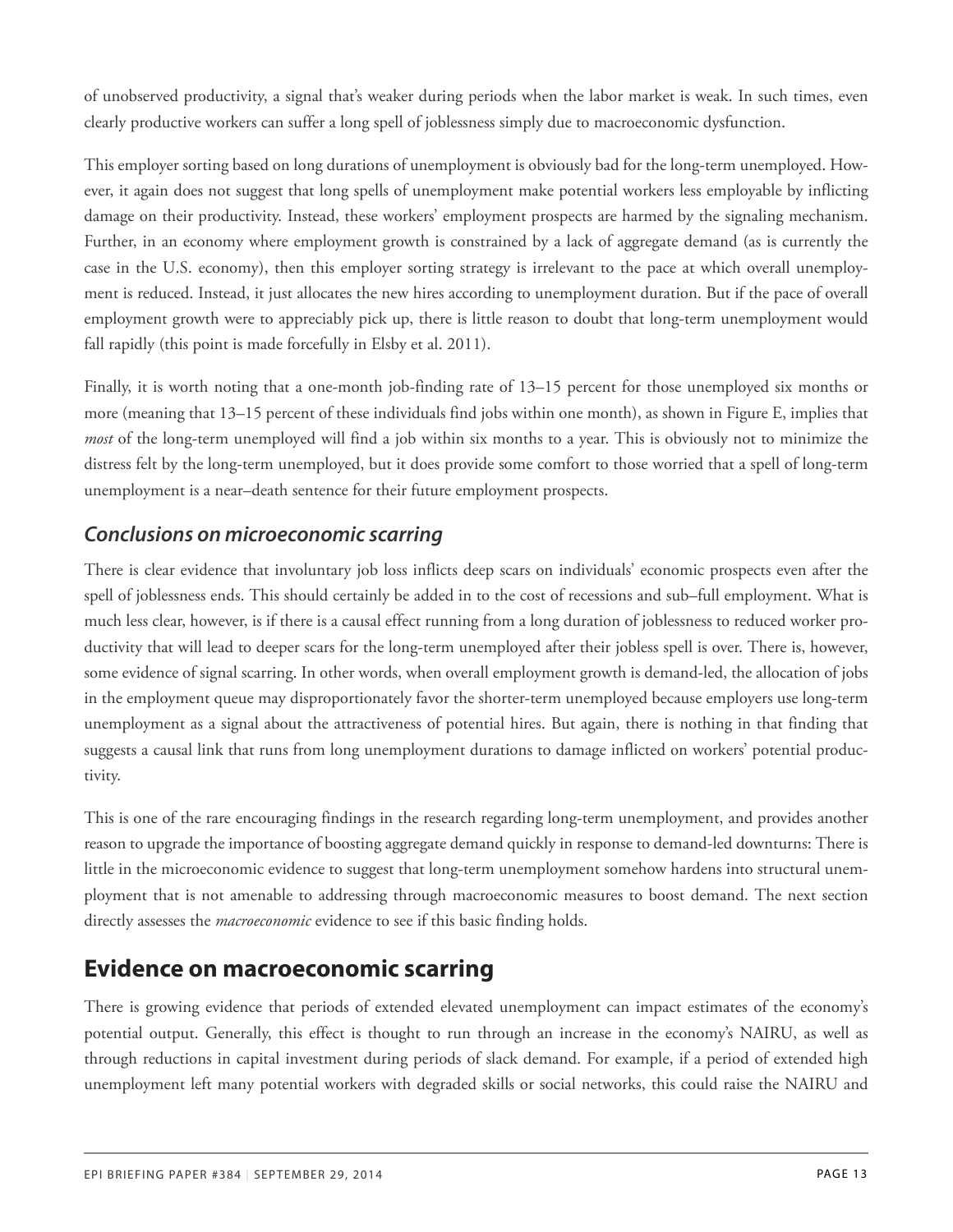force policymakers to accept a higher unemployment rate target. A higher NAIRU in turn means a smaller workforce, and hence smaller potential GDP (which is simply the product of the workforce multiplied by average productivity).

The clearest sign in the U.S. context that policymakers should be worried about this effect is simply the sharp reduction in estimated potential output from the Congressional Budget Office (CBO). As **Figure F** shows, between projections made in 2008 and in 2014, the CBO has reduced its estimate of potential output in the coming decades significantly. By 2017 this decline in estimated potential output reaches more than 7 percent—or roughly \$1 trillion when expressed in current-year dollars. Relatedly, the CBO estimate of the NAIRU has risen by a full 0.7 percentage points, from 4.8 percent to 5.5 percent.



Ball (2014) replicates this exercise of comparing 2008 estimates of potential output with contemporaneous estimates for 23 Organization for Economic Cooperation and Development (OECD) member economies. Between 2008 and 2013, he finds that, on average, estimates of potential output declined by a cumulative 8.4 percentage points, with some countries (Greece, Hungary, and Ireland) seeing estimated potential output losses of nearly 30 percentage points of GDP.<br> Haltmaier (2012) similarly finds evidence in a cross-country data panel that abnormally deep recessions are associated *2012Q3* 113.2422 109.6419 108.7691 108.1056 103.5872 with significant losses in estimates of potential output for advanced economies.

This evidence looks grim on first accounting. However, more than a few words of caution are in order. First, the methods used to estimate potential output (which is meant to be an estimate, roughly speaking, of aggregate supply) too

*2012Q4* 113.9772 110.2635 109.2632 108.5511 103.6247

*2013Q3* 116.1837 112.2623 110.8286 109.9142 105.6235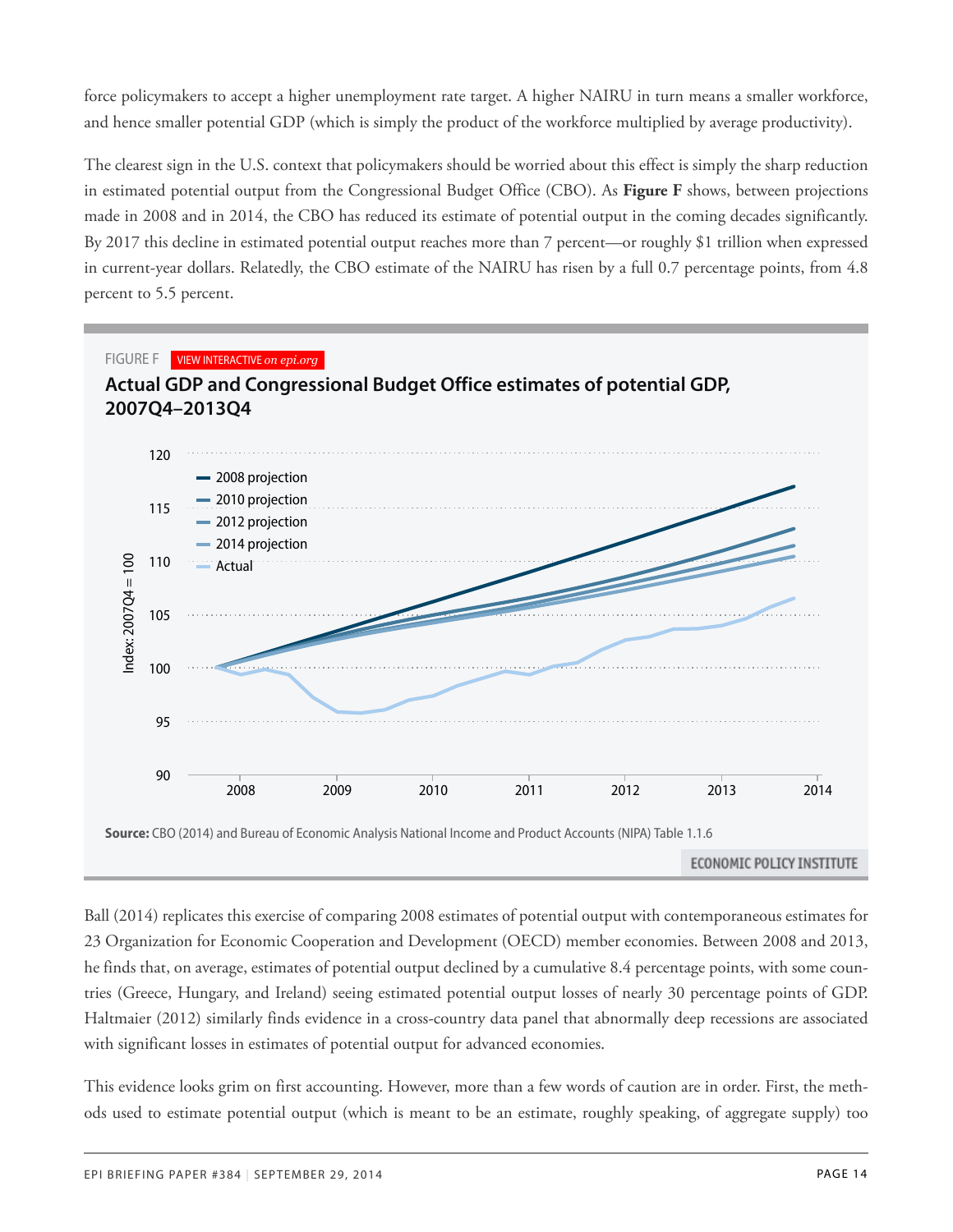often allow episodes that are clearly simple aggregate *demand* shortfalls to drag down estimates of potential output. This is particularly true when estimates are updated during times of large amounts of demand slack in the economy. Second, an under-explored issue, given the importance of the topic, is whether or not damages to potential output are *reversible* through a period of faster demand growth. Finally, much like in the previous discussion of microeconomic scarring, there is essentially nothing in this literature on macroeconomic scarring that cleanly identifies a causal channel that runs from elevated LTU to reduced estimates of potential output.

Each of these issues is examined below in some more detail.

## *Reduction in potential output measures that are mechanically influenced by demand shortfalls*

Potential output measures are supposed to represent the maximum amount of economic activity consistent with stable rates of inflation. When actual output falls below estimates of potential output, the expectation is that price inflation will decelerate, and vice-versa.

Too often, however, estimates of potential output measures are not disciplined enough by this simple insight, and instead potential output is estimated simply by taking an average of actual GDP growth over a relatively long timespan. The logic behind using this long-run average of actual output data to infer the path of potential output rests on the assumption that over the long run in question, deviations between actual and potential output sum to zero. This is highly questionable.

Take, for instance, a recent (and quite influential) blog post from researchers at the Federal Reserve Bank of New York (Kapon and Tracy 2014). The authors argued that the U.S. economy was, by the end of 2013, already quite near full employment. The basis for this claim was an estimate of the employment-to-population ratio (EPOP) made by applying a Hodrick–Prescott (HP) filter to the actual EPOP between 1982 and 2013 to infer a trend (or, potential) EPOP over that period. They find that by the end of 2013, the U.S. economy was nearly back on this estimated trend, with only a 0.7 percentage-point gap between actual and trend (potential) EPOP.

However, this *method* actually answers the question that the *data* should be answering: How much slack remains in the U.S. economy (or, alternatively, what is potential output). This is because by including a year (2013) where there may well have been a large remaining gap between actual and potential output but *defining* the period as one where the sum of all deviations between trend and actual EPOP over that period was zero, they are essentially allowing large periods of time with large demand shortfalls (namely, 2007 to 2012) to mechanically pull down their estimate of potential supply.

This could have been avoided by closely examining the behavior of prices and inflation over their period of estimation. If the economy is on average at the intersection of actual and potential output and employment, this should imply that inflation has a stable trend over the full period. But to the contrary, inflation (and even core inflation) shows a strong downward trend over the period. Besides allowing persistent output gaps between aggregate demand and potential supply to pull down estimates of potential supply, these types of filter methods for estimating potential output also become very sensitive to the endpoints chosen.

At first glance, some estimates of potential output—such as those made by the CBO—seem to not suffer from this problem; instead of applying statistical filters to GDP growth, they use a "production function" approach. The produc-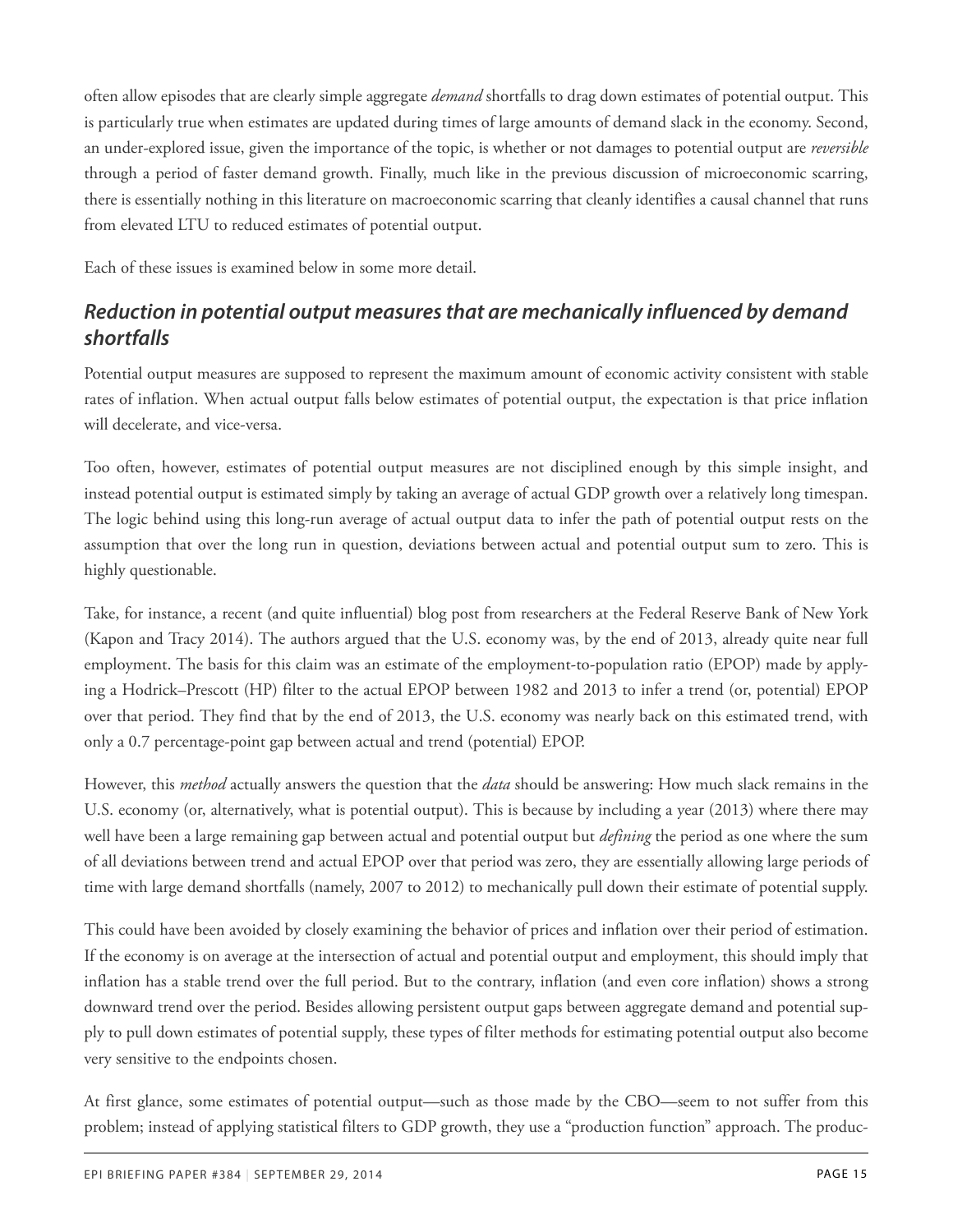tion function approach forecasts growth in each of the inputs of potential output: labor force, capital investment, and technological change. However, the same criticism that applies to the aggregate filtering often applies to forecasts for each of the components of the production function: Future forecasts are generally made in line with past performance over some time period, during which it is assumed that deviations of input growth from long-run trend sum to zero. **[3](#page-19-4)**

<span id="page-15-0"></span>The upshot of this discussion of potential output estimates actually segues perfectly into the next section: Too often reductions in potential output (again, estimates of aggregate supply) that are spurred by recessions are actually simply a flaw in the method of calculation. This flawed method allows periods of extended demand shortfalls to be reclassified as a reduction in the economy's productive capacity. This blurring of the difference between measures of aggregate demand and aggregate supply leads quickly to the next question: Would the estimated reductions in potential output surveyed above simply reverse if the economy entered a period of strong aggregate demand growth? In other words, are potential output losses reversible?

## *Are potential output losses reversible?*

<span id="page-15-1"></span>A simple summary of the argument above is that the reductions in potential output that have been proliferating since the end of the Great Recession are simply driven by the demand shortfall that caused the Great Recession—and which continues even today. **[4](#page-20-1)**

There are two ways to look at this "blurring" between estimates of potential output and developments on the demand side of the economy. First, it could simply be an error in how we estimate potential output. Or, it could be correct, but strongly imply that potential output losses would be reversed by a period of above-trend demand growth.

The theoretical rationale presented by many of the studies arguing the Great Recession has reduced potential output suggests strongly that the effects are or should be reversible. Authors frequently point to capital investment and technological change as endogenous to the amount of available productive slack, arguing that slow demand growth can impede growth in both capital-deepening and technological change. The empirical case for reversibility is made strongly by Ball (2009), using a panel dataset of 23 OECD countries between 1985 and 2009.

These rich panel data allow Ball (2009) to examine periods when a nation's estimated NAIRU rose or fell. He finds that extended periods of slack demand (periods when actual unemployment rose and inflation decelerated) increase estimated NAIRUs (and hence reduce estimates of potential output). Crucially, however, he finds clear evidence that periods with significant declines in estimated NAIRUs were characterized by relatively rapid demand growth (periods when actual unemployment fell and inflation increased).

What is especially crucial in Ball's findings is that while periods of relatively rapid demand growth are associated with increases in inflation rates, these increases are *temporary.* As he writes:

A substantial run-up in inflation also accompanied the NAIRU decreases in Portugal and the Netherlands (although not Ireland). As in the U.K., central banks did not raise inflation intentionally, but they failed to offset expansionary shocks. In my view, the coincidence of rising inflation with a falling NAIRU suggests that hysteresis is at work, that is, that a demand expansion is driving the NAIRU down. I return to this point below. **An important nuance is that the inflation run-ups in the U.K. and elsewhere were not permanent. A period of overheating and rising inflation was needed to reduce the NAIRU, but eventually inflation went back**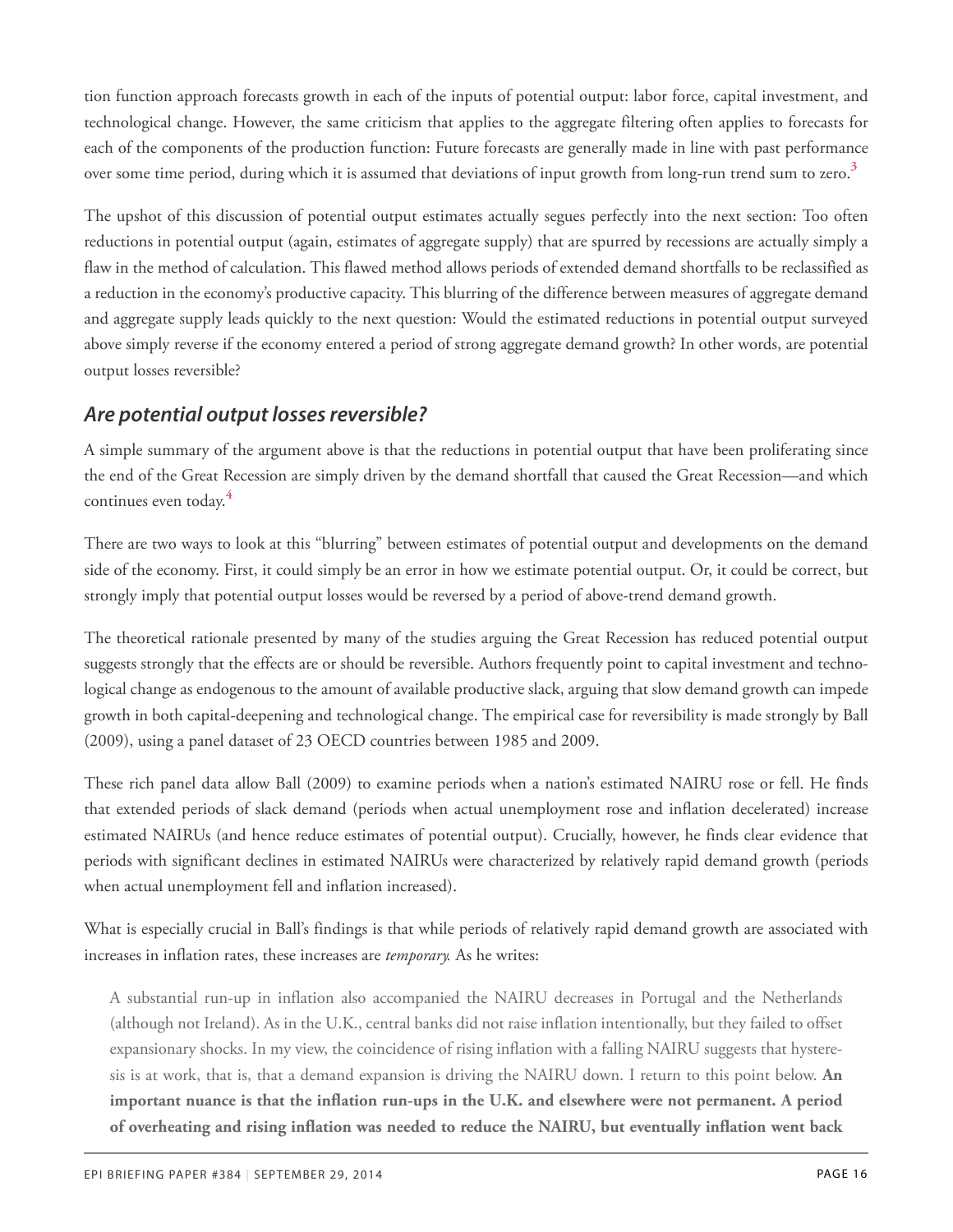

down. And when that happened, the NAIRU did not go back up.... The evidence shows, however, that **reducing the NAIRU does not require a permanent increase in inflation** [emphasis added].

These results can be seen in **Figure G, Figure H,** and **Figure I**. Figure G simply shows the relationship between episodes that saw large changes in estimated NAIRUs and the resulting three-year change in inflation. This evidence shows clearly that large increases in estimated NAIRUs are associated with disinflationary movements, while large declines in estimated NAIRUs are associated with an increase in inflation levels.

Importantly, such changes in inflation are not persistent. Figures H and I show the change in inflation in three-year periods following large changes in estimated NAIRUs in various OECD countries. Figure H shows the inflation changes for large increases in the estimated NAIRU, while Figure I shows the inflation changes for large decreases. In both types of episodes, most inflation changes following the very predictable first three-year periods are of insignificant magnitude, and in some instances, even unpredictable direction.

Essentially, Ball's (2009) results argue that the substantial damage done to estimates of potential output by periods of slack demand growth can be repaired—so long as policymakers are willing to tolerate a short-term increase in the level of inflation. This insight should be incorporated into today's debates about productive slack.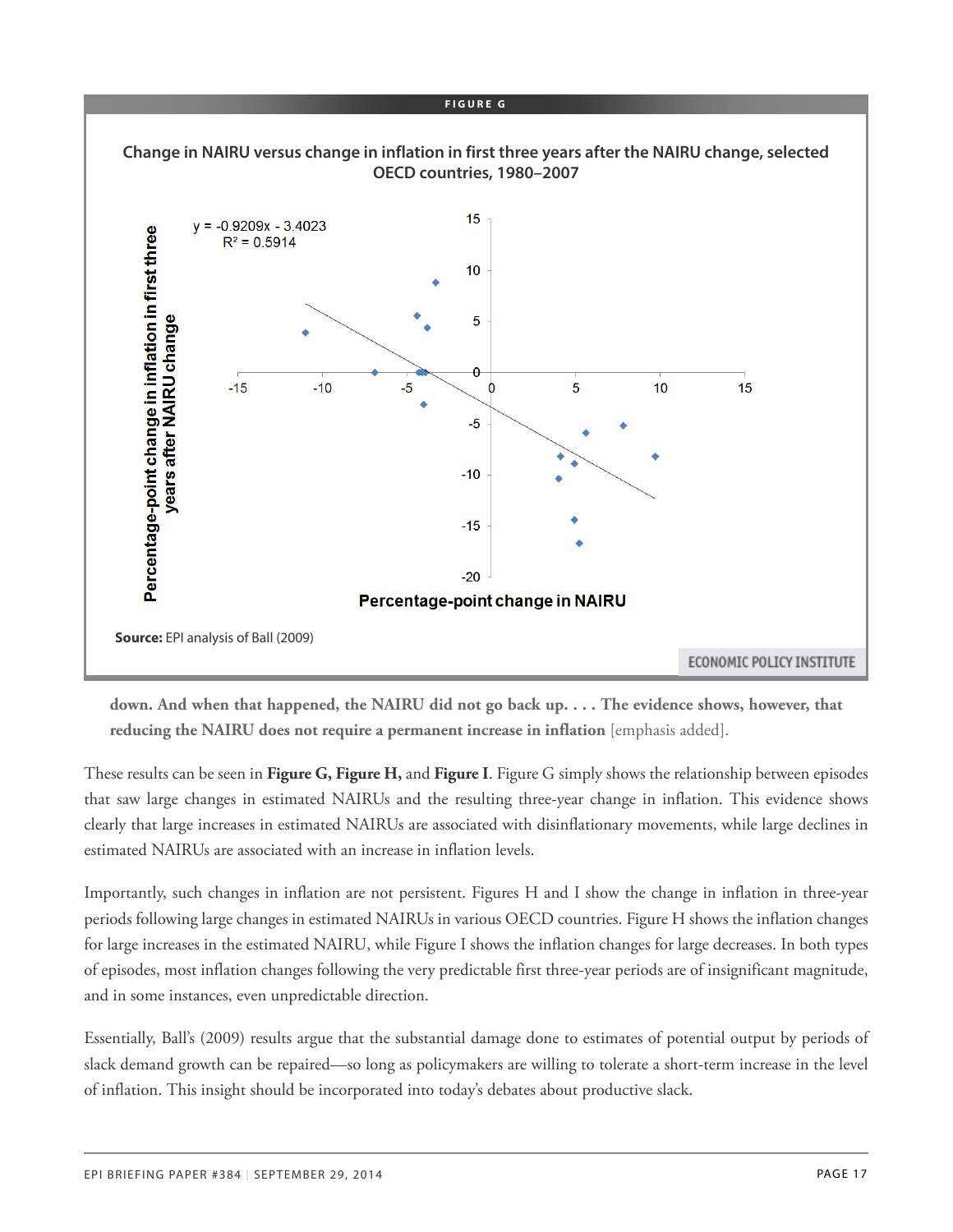#### FIGURE H VIEW INTERACTIVE *on epi.org*

## **No evidence of inflation persistence**

*Percent change in inflation following a large increase in estimated NAIRUs for various OECD countries*



**Note:** The date range for each country encompasses the period in which the NAIRU changed, as well as the nine years following the NAIRU change.

**Source:** EPI analysis of Ball (2009)

ECONOMIC POLICY INSTITUTE

## *The role of long-term unemployment in potential output*

Finally, it should be noted that the vast majority of the literature relating declines in estimated potential output to periods of elevated unemployment rarely distinguish between short- and long-term unemployment.

Ball (2009) does note that the increases in potential output that accompany periods of strong growth and low unemployment are associated with inflation increases of quite different magnitudes. Some of these episodes were accompanied by very little increase in inflation, while others were accompanied by nontrivial (but always *temporary*) increases in inflation. Ball (2009) hypothesizes that some of this difference in inflation magnitudes may be driven by whether or not the period of elevated unemployment under examination led to a large increase in short- or long-term unemployment. It has been hypothesized that steep reductions in unemployment that is dominated by the long-term unemployed may require larger one-time increases in inflation levels than reducing unemployment dominated by short-term unemployment.

There are two important issues to note about this hypothesis that boosting potential output through sharp reductions in unemployment requires a larger inflation pick-up when unemployment is dominated by the long-term unemployed.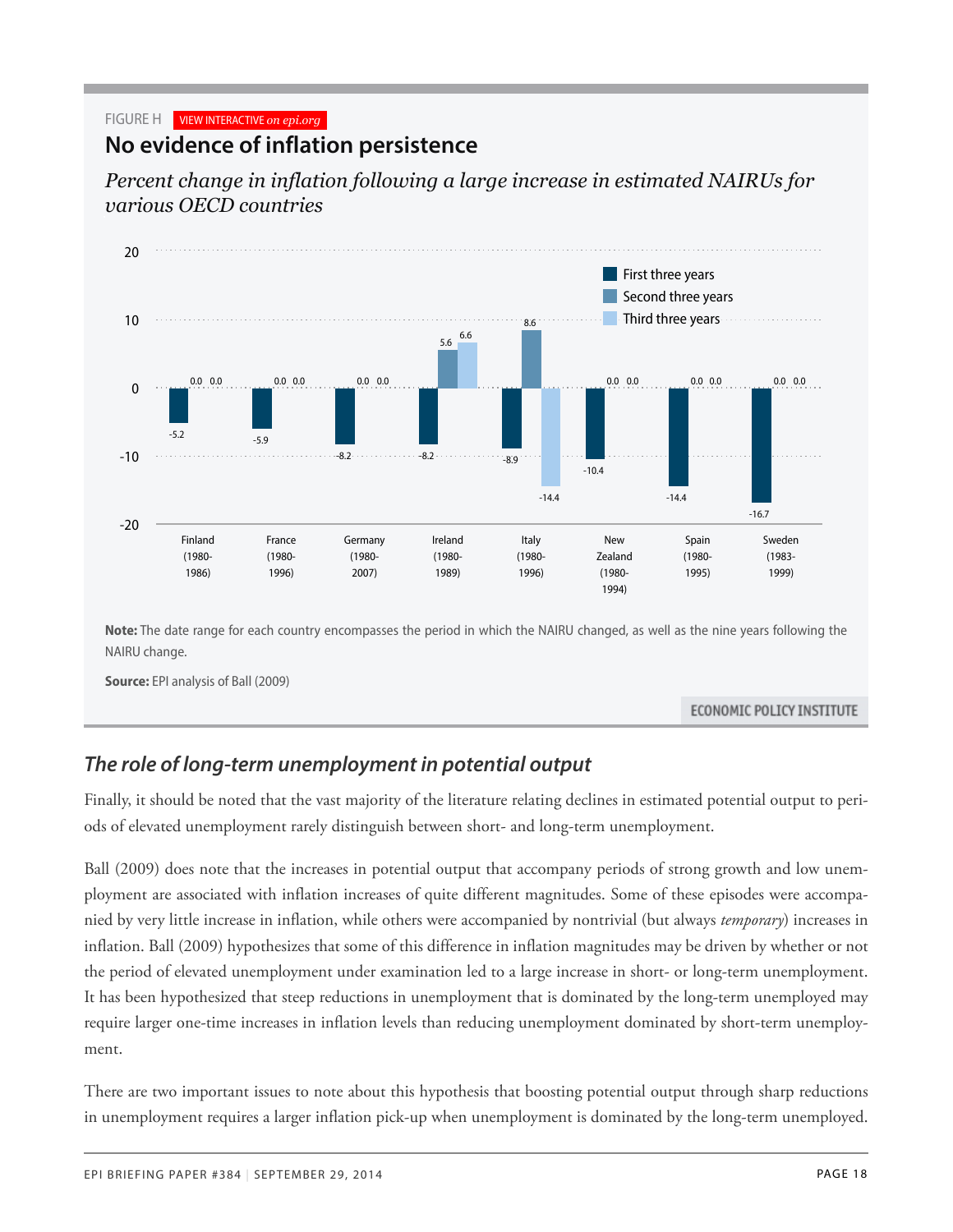#### FIGURE I VIEW INTERACTIVE *on epi.org*

## **No evidence of inflation persistence**

*Percent change in inflation following a large decrease in estimated NAIRUs for various OECD countries*



**Note:** The date range for each country encompasses the period in which the NAIRU changed, as well as the nine years following the **NAIRU change.** 

**Source:** EPI analysis of Ball (2009)

#### ECONOMIC POLICY INSTITUTE

First, it has not been verified in a robust set of studies (though Llaudes 2005 offers some preliminary suggestive evidence). Second, and much more importantly, even if this hypothesis is true—that reducing long-term unemployment requires accepting a larger one-time increase in inflation—it remains the case that potential output declines occurring because of extended periods of unemployment *still are reversible*. In none of the cases that Ball examines does the increase in potential output engineered by an extended period of strong growth and low unemployment lead to accelerating inflation. In the context of today's U.S. economic situation, with extraordinarily low inflation rates, the increase in inflation needed to reduce long-term unemployment—even if on the high end of previous episodes identified by Ball (2009)—would still likely leave inflation far below historical averages.

# <span id="page-18-0"></span>**Conclusion**

The fact that long-term unemployment remains elevated more than five years after the official end of the Great Recession has understandably led many to worry that the downturn inflicted permanent damage on households, workers, and the economy as a whole.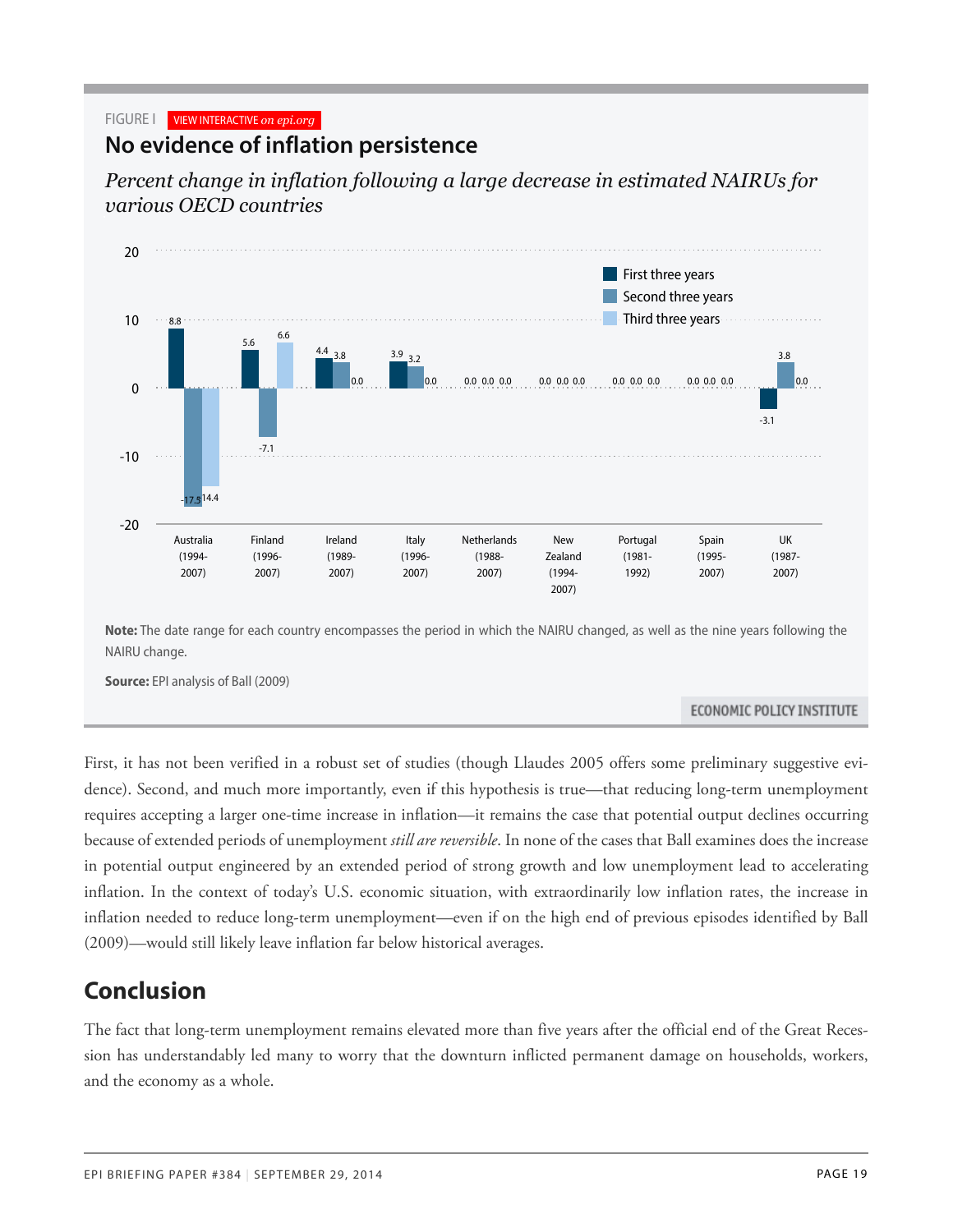On the one hand, these fears are clearly well-founded. The very large increase in unemployment has surely left deep, long-lasting scars on American households.

On the other hand, the vast bulk of evidence on both microeconomic and macroeconomic scarring identifies only the increase in total involuntary unemployment—not long-term unemployment—as the driving mechanism. Further, to the limited degree that microeconomic scarring does exist, it seems that it is overwhelmingly driven by employers using long-term unemployment as a signal to screen workers. As such, any greater difficulty the long-term jobless have in securing employment is not a result of long durations of unemployment lowering their potential productivity.

This has important implications for policymakers. It means that fighting the determinants of *overall* unemployment will continue to be the most effective way to reduce long-term unemployment (again, a finding reinforced by Elsby et al. 2011). Additionally, measures to convince employers to stop using unemployment duration as a signal would be a more direct attack on the problem than solutions that presume long-term unemployed workers' skills have been degraded.

In regards to macroeconomic scarring, while extended periods of slack demand can indeed scar an economy's estimated long-run potential output, the most important finding from this research is that such scars are *reversible*. Most importantly, they are reversible without necessarily sparking a permanent increase (or an acceleration) of inflation. This implies that efforts to boost aggregate demand not only would not lead to accelerating inflation, but they could substantially restore the losses to estimated potential output registered during and after the Great Recession.

— *The author thanks the Peter G. Peterson Foundation for financial support for this work.*

# <span id="page-19-0"></span>**About the author**

**Josh Bivens** joined the Economic Policy Institute in 2002 and is currently the director of research and policy. His primary areas of research include macroeconomics, social insurance, and globalization. He has authored or co-authored three books (including *The State of Working America, 12th Edition*) while working at EPI, edited another, and has written numerous research papers, including for academic journals. He appears often in media outlets to offer economic commentary and has testified several times before the U.S. Congress. He earned his Ph.D. from The New School for Social Research.

# <span id="page-19-1"></span>**Endnotes**

- <span id="page-19-2"></span>**[1.](#page-5-0)** In the calculations that follow, we assume that displaced high-tenure women make the same amount and are equivalently harmed by displacement as high-tenure men. While there is a gender wage gap, it is likely smaller for high-tenure employees. Further, our estimates use average salaries over the 1980–2003 period, which are likely too conservative for men. Given all of this, we argue the aggregate losses from displacement of all high-tenure workers is pretty well estimated by our calculations.
- <span id="page-19-3"></span>**[2.](#page-10-0)** When the pool of long-term unemployed grows dramatically during times when reemployment possibilities are severely impaired by macroeconomic constraints (i.e., since 2008 in the United States), then this composition effect may be less powerful. As such, the pool of long-term unemployed could contain a higher fraction of workers who find unemployment spells quite psychologically damaging.
- <span id="page-19-4"></span>**[3.](#page-15-0)** Of course, the CBO (and other forecasters) do account for easily foreseeable ways that future input growth will deviate from the past, such as a reduction in labor force growth driven by demographic changes.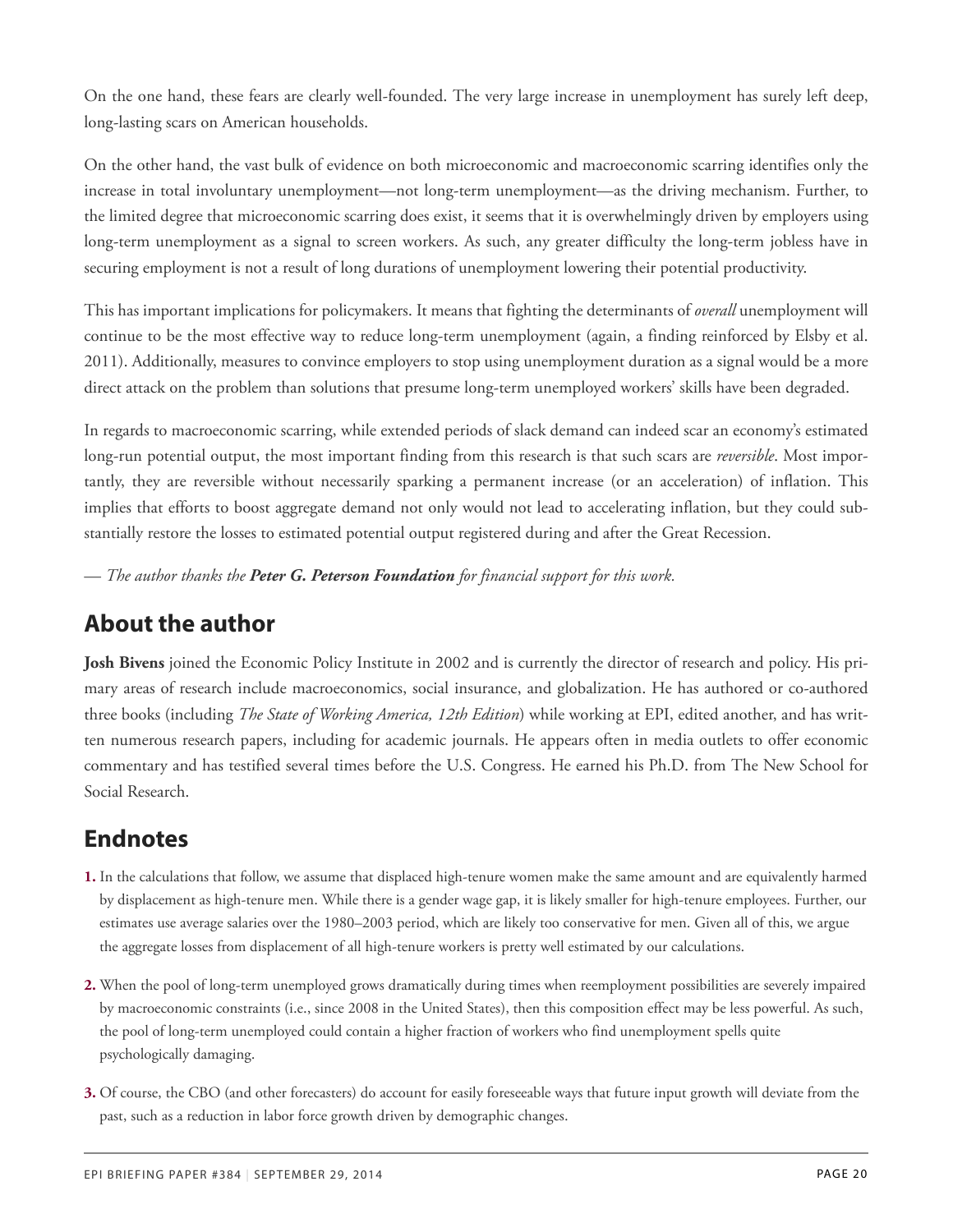<span id="page-20-1"></span>**[4.](#page-15-1)** The CBO (2014) claims that its smaller estimates of potential output following the Great Recession are not associated with the downturn and instead simply reflect better estimates of pre–Great Recession trends in input growth. Ball (2014) disputes this characterization.

## <span id="page-20-0"></span>**References**

Ball, Laurence. 2009. "Hysteresis: Old and New Evidence." In *Understanding Inflation and the Implications for Monetary Policy: A Phillips Curve Retrospective,* edited by Jeff Fuhrer, Yolanda K. Kodrzycki, Jane Sneddon Little, and Giovanni P. Olivei. Cambridge, Mass.: Federal Reserve Bank of Boston.

Ball, Laurence. 2014. *Long-Term Damage from the Great Recession in OECD Countries*. National Bureau of Economic Research, Working Paper No. 20185. <http://www.nber.org/papers/w20185>

Borbely, James. 2011. "Characteristics of Displaced Workers 2007–2009: A Visual Essay." *Monthly Labor Review,* Bureau of Labor Statistics. <http://www.bls.gov/opub/mlr/2011/09/art1full.pdf>

Bureau of Economic Analysis (U.S. Department of Commerce) National Income and Product Accounts. Various years. *National Income and Product Accounts Tables* [data tables]. <http://bea.gov/iTable/iTable.cfm?ReqID=9&step=1>

Clark, Andrew E. 2006. *A Note on Unhappiness and Unemployment Duration*. Institute for the Study of Labor, Discussion Paper No. 2406. <http://ftp.iza.org/dp2406.pdf>

Clark, Andrew, and Andrew Oswald. 2002. "A Simple Statistical Method for Measuring How Life Events Affect Happiness." *The International Journal of Epidemiology,* vol. 31, no. 6, 1139–1144.

Clark, Andrew E., Yannis Georgellis, and Peter Sanfey. 2001. "Scarring: The Psychological Impact of Past Unemployment." *Economica,* vol. 68, no. 270, 221–241.

Congressional Budget Office (CBO). 2014. *Estimates of Potential GDP and the Related Unemployment Rate.* [http://www.cbo.gov/](http://www.cbo.gov/publication/45068) [publication/45068](http://www.cbo.gov/publication/45068)

Current Population Survey basic monthly microdata. Various years. Survey conducted by the Bureau of the Census for the Bureau of Labor Statistics [machine-readable microdata file]. Washington, D.C.: U.S. Census Bureau. [http://www.bls.census.gov/cps\\_](http://www.bls.census.gov/cps_ftp.html#cpsbasic) [ftp.html#cpsbasic](http://www.bls.census.gov/cps_ftp.html#cpsbasic)

Current Population Survey Displaced Worker Survey. Various years. Washington, D.C.: U.S. Census Bureau. [http://www.bls.gov/](http://www.bls.gov/news.release/pdf/disp.pdf) [news.release/pdf/disp.pdf](http://www.bls.gov/news.release/pdf/disp.pdf)

Davis, Steven J., and Till Von Wachter. 2011. "Recessions and the Costs of Job Loss." *Brookings Papers on Economic Activity*, Economic Studies Program, vol. 43, no. 2, 1–72.

Elsby, Michael, Bart Hobijn, Aysegul Sahin, and Robert Valletta. 2011. "The Labor Market and the Great Recession: An Update." Federal Reserve Bank of San Francisco *Working Paper Series,* Working Paper No. 2011-29. [http://www.frbsf.org/economic-research/](http://www.frbsf.org/economic-research/files/wp11-29bk.pdf) [files/wp11-29bk.pdf](http://www.frbsf.org/economic-research/files/wp11-29bk.pdf)

Ghayad, Rand. 2013. *The Jobless Trap.* Unpublished job market paper (under review*).*

Haltmaier, Jane. 2012. *Do Recessions Affect Potential Output?* Board of Governors of the Federal Reserve System, International Finance Discussion Papers, No. 1066. <http://www.federalreserve.gov/pubs/ifdp/2012/1066/ifdp1066.pdf>